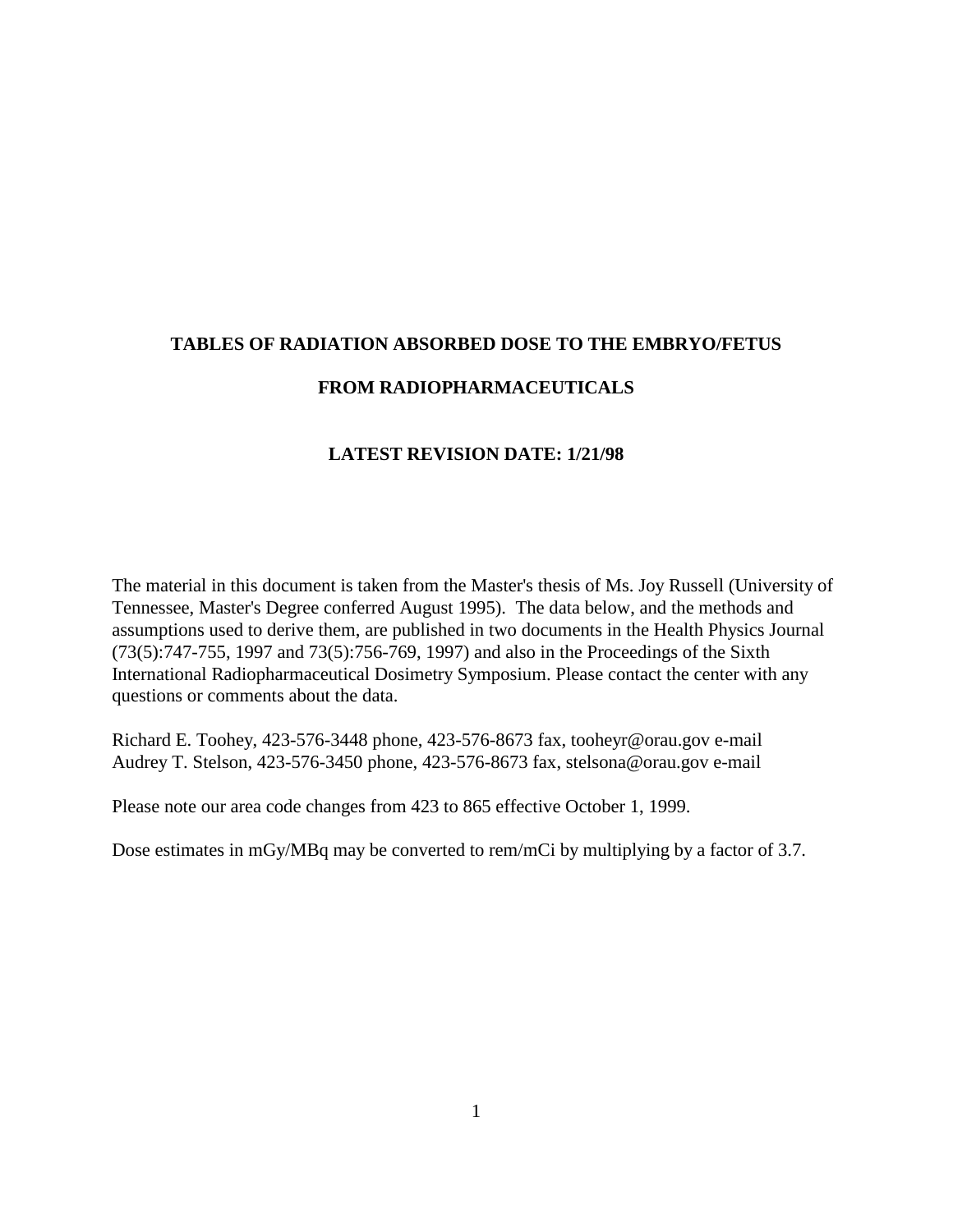**Table 1.** Residence times used to produce the dose estimates in this study

Co-57 Vitamin B-12, Normal-Flushing

| $7.17E + 00$ hr |
|-----------------|
| $1.20E + 00$ hr |
| $1.00E + 00$ hr |
| $3.89E + 00$ hr |
| $3.90E + 00$ hr |
| $1.71E + 03$ hr |
| $1.21E + 00$ hr |
| $8.56E + 02$ hr |
|                 |

Co-57 Vitamin B-12, Normal-No Flushing

| IJ                     | $7.17E + 00$ hr |
|------------------------|-----------------|
| <b>Small Intestine</b> | $1.20E + 00$ hr |
| Stomach                | $1.00E + 00$ hr |
| ULI                    | $3.89E + 00$ hr |
| Liver                  | $2.56E+03$ hr   |
| Remainder              | $1.29E + 03$ hr |

Co-57 Vitamin B-12, Pernicious Anemia-Flushing LLI 2.18E+01 hr Small Intestine 3.64E+00 hr

| Stomach                    | $1.00E + 00$ hr |
|----------------------------|-----------------|
| ULI                        | $1.18E + 01$ hr |
| Kidneys                    | 4.90E-01 hr     |
| Liver                      | $2.20E + 02$ hr |
| <b>Urinary BI Contents</b> | $1.52E-01$ hr   |
| Remainder                  | $1.06E + 02$ hr |

Co-57 Vitamin B-12, Pernicious Anemia-No Flushing

| $2.18E + 01$ hr |
|-----------------|
| $3.64E + 00$ hr |
| $1.00E + 00$ hr |
| $1.18E + 01$ hr |
| $3.23E+02$ hr   |
| $1.66E + 02$ hr |
|                 |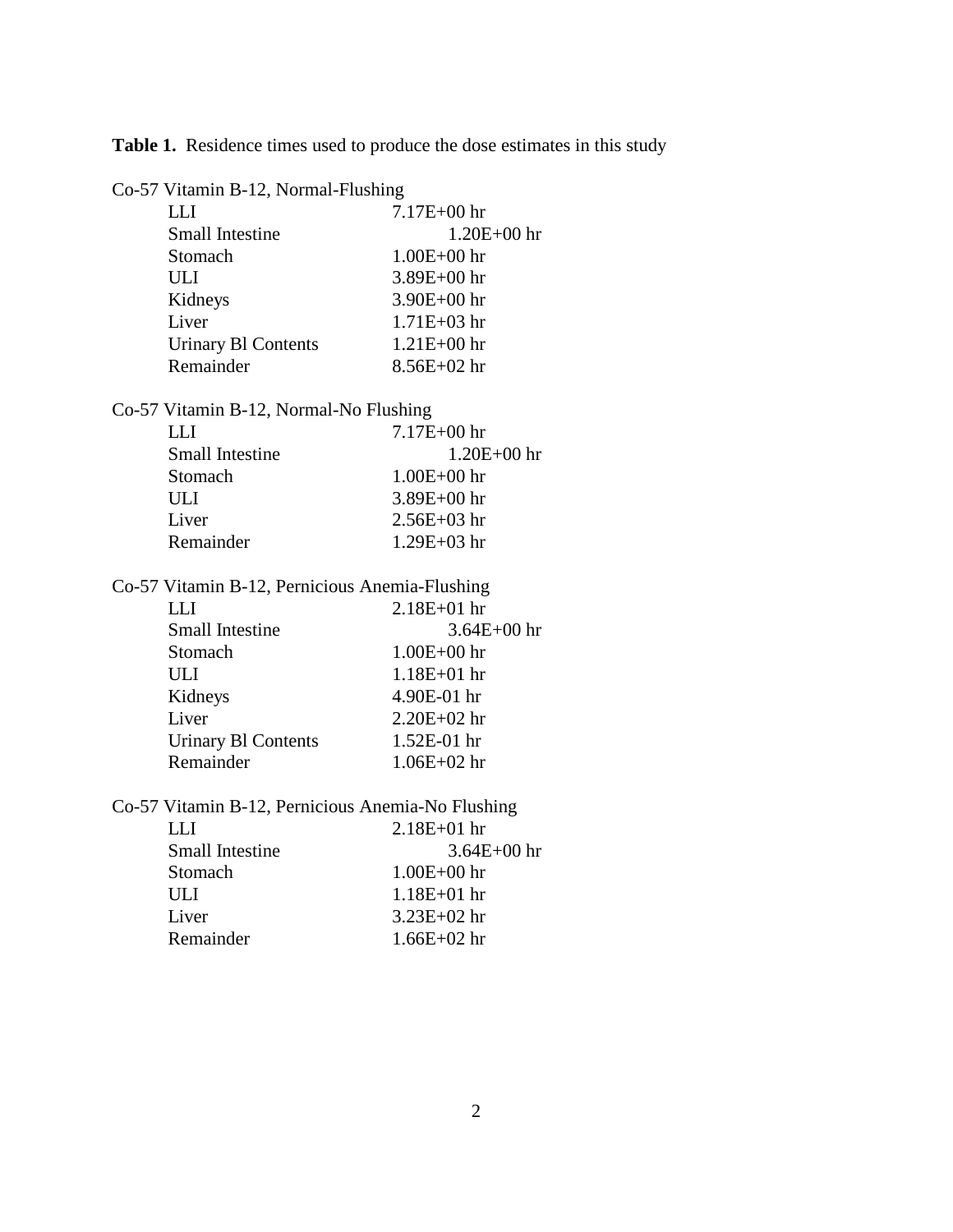| Co-58 Vitamin B-12, Normal-Flushing |                                                   |                 |
|-------------------------------------|---------------------------------------------------|-----------------|
|                                     | <b>LLI</b>                                        | 7.09E+00 hr     |
|                                     | <b>Small Intestine</b>                            | $1.20E + 00$ hr |
|                                     | Stomach                                           | $1.00E + 00$ hr |
|                                     | <b>ULI</b>                                        | $3.88E + 00$ hr |
|                                     | Kidneys                                           | $1.40E + 00$ hr |
|                                     | Liver                                             | $6.03E + 02$ hr |
|                                     | <b>Urinary B1 Contents</b>                        | 9.79E-01 hr     |
|                                     | Remainder                                         | 3.03E+02 hr     |
|                                     | Co-58 Vitamin B-12, Normal-No Flushing            |                 |
|                                     | <b>LLI</b>                                        | $7.09E + 00$ hr |
|                                     | <b>Small Intestine</b>                            | 1.20E+00 hr     |
|                                     | Stomach                                           | $1.00E + 00$ hr |
|                                     | ULI                                               | $3.88E + 00$ hr |
|                                     | Liver                                             | $9.04E + 02$ hr |
|                                     | Remainder                                         | 4.55E+02 hr     |
|                                     |                                                   |                 |
|                                     | Co-58 Vitamin B-12, Pernicious Anemia-Flushing    |                 |
|                                     | <b>LLI</b>                                        | $2.15E + 01$ hr |
|                                     | <b>Small Intestine</b>                            | 3.64E+00 hr     |
|                                     | Stomach                                           | $1.00E + 00$ hr |
|                                     | <b>ULI</b>                                        | $1.18E + 01$ hr |
|                                     | Kidneys                                           | 1.70E-01 hr     |
|                                     | Liver                                             | $7.80E + 01$ hr |
|                                     | <b>Urinary B1 Contents</b>                        | $1.23E + 01$ hr |
|                                     | Remainder                                         | 3.70E+01 hr     |
|                                     | Co-58 Vitamin B-12, Pernicious Anemia-No Flushing |                 |
|                                     | <b>LLI</b>                                        | $2.15E + 01$ hr |
|                                     | <b>Small Intestine</b>                            | $3.64E + 00$ hr |
|                                     | Stomach                                           | $1.00E + 00$ hr |
|                                     | ULI                                               | $1.18E + 01$ hr |
|                                     | Liver                                             | $1.14E + 02$ hr |
|                                     | Remainder                                         | $5.86E + 01$ hr |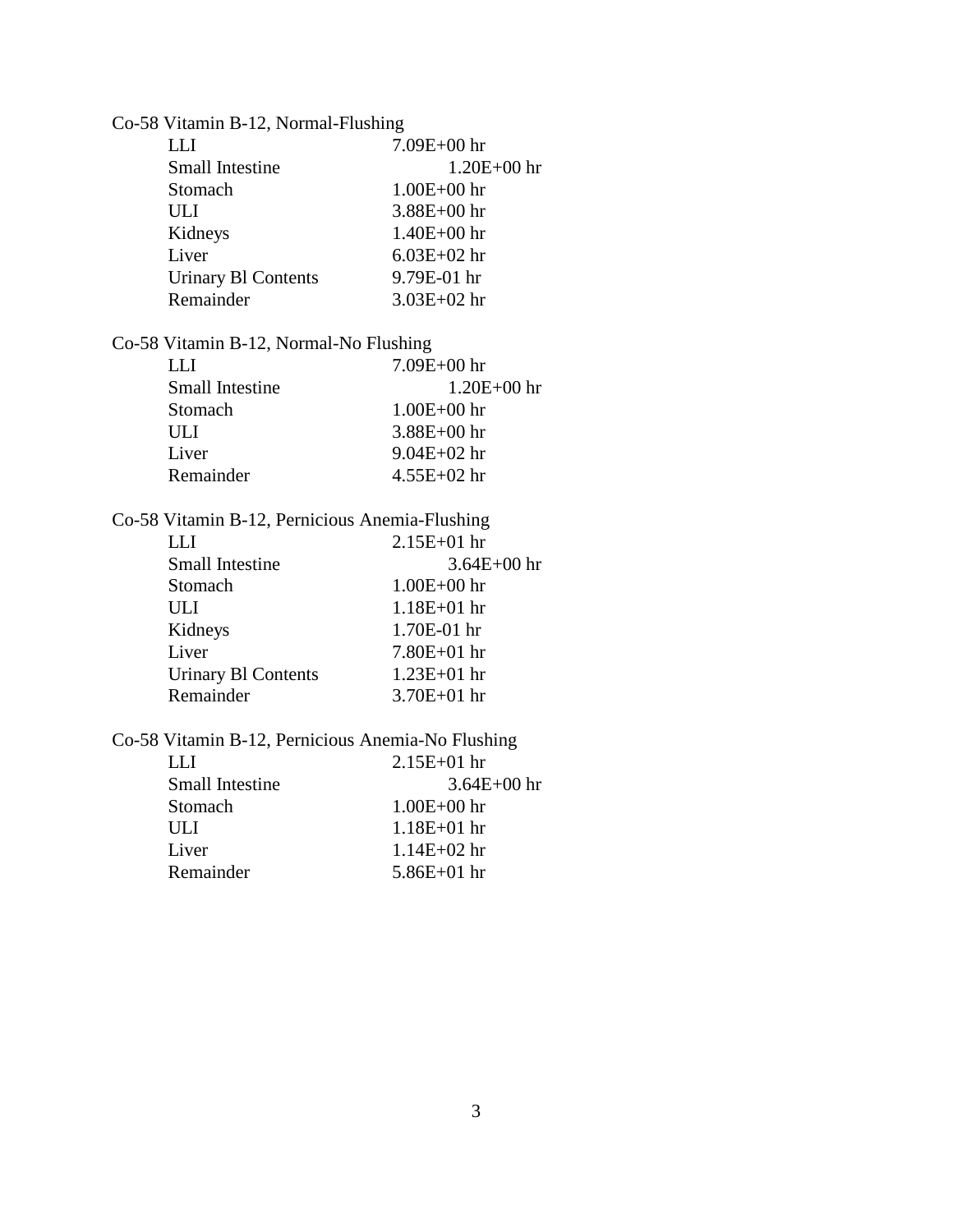| Co-60 Vitamin B-12, Normal-Flushing            |                                                   |  |
|------------------------------------------------|---------------------------------------------------|--|
| <b>LLI</b>                                     | 7.20E+00 hr                                       |  |
| <b>Small Intestine</b>                         | $1.20E + 00$ hr                                   |  |
| Stomach                                        | $1.00E + 00$ hr                                   |  |
| <b>ULI</b>                                     | $3.90E + 00$ hr                                   |  |
| Kidneys                                        | $8.80E + 00$ hr                                   |  |
| Liver                                          | $3.85E + 03hr$                                    |  |
| <b>Urinary Bl Contents</b>                     | $1.66E + 00$ hr                                   |  |
| Remainder                                      | $1.93E + 03$ hr                                   |  |
| Co-60 Vitamin B-12, Normal-No Flushing         |                                                   |  |
| LLI                                            | 7.20E+00 hr                                       |  |
| <b>Small Intestine</b>                         | $1.20E + 00$ hr                                   |  |
| Stomach                                        | $1.00E + 00$ hr                                   |  |
| ULI                                            | 3.90E+00 hr                                       |  |
| Liver                                          | $5.77E + 03$ hr                                   |  |
| Remainder                                      | 2.89E+03 hr                                       |  |
| Co-60 Vitamin B-12, Pernicious Anemia-Flushing |                                                   |  |
| <b>LLI</b>                                     | $2.19E + 01$ hr                                   |  |
| <b>Small Intestine</b>                         | $3.64E + 00$ hr                                   |  |
| Stomach                                        | $1.00E + 00$ hr                                   |  |
| <b>ULI</b>                                     | $1.18E + 01$ hr                                   |  |
| Kidneys                                        | $1.10E + 00$ hr                                   |  |
| Liver                                          | 4.95E+02 hr                                       |  |
| <b>Urinary B1 Contents</b>                     | 2.09E-01 hr                                       |  |
| Remainder                                      | 2.39E+02 hr                                       |  |
|                                                | Co-60 Vitamin B-12, Pernicious Anemia-No Flushing |  |
| <b>LLI</b>                                     | 2.19E+01 hr                                       |  |
| <b>Small Intestine</b>                         | $3.64E + 00$ hr                                   |  |
| Stomach                                        | $1.00E + 00$ hr                                   |  |
| ULI                                            | $1.18E + 01$ hr                                   |  |
| Liver                                          | 7.28E+02 hr                                       |  |
| Remainder                                      | $3.72E + 02$ hr                                   |  |
|                                                |                                                   |  |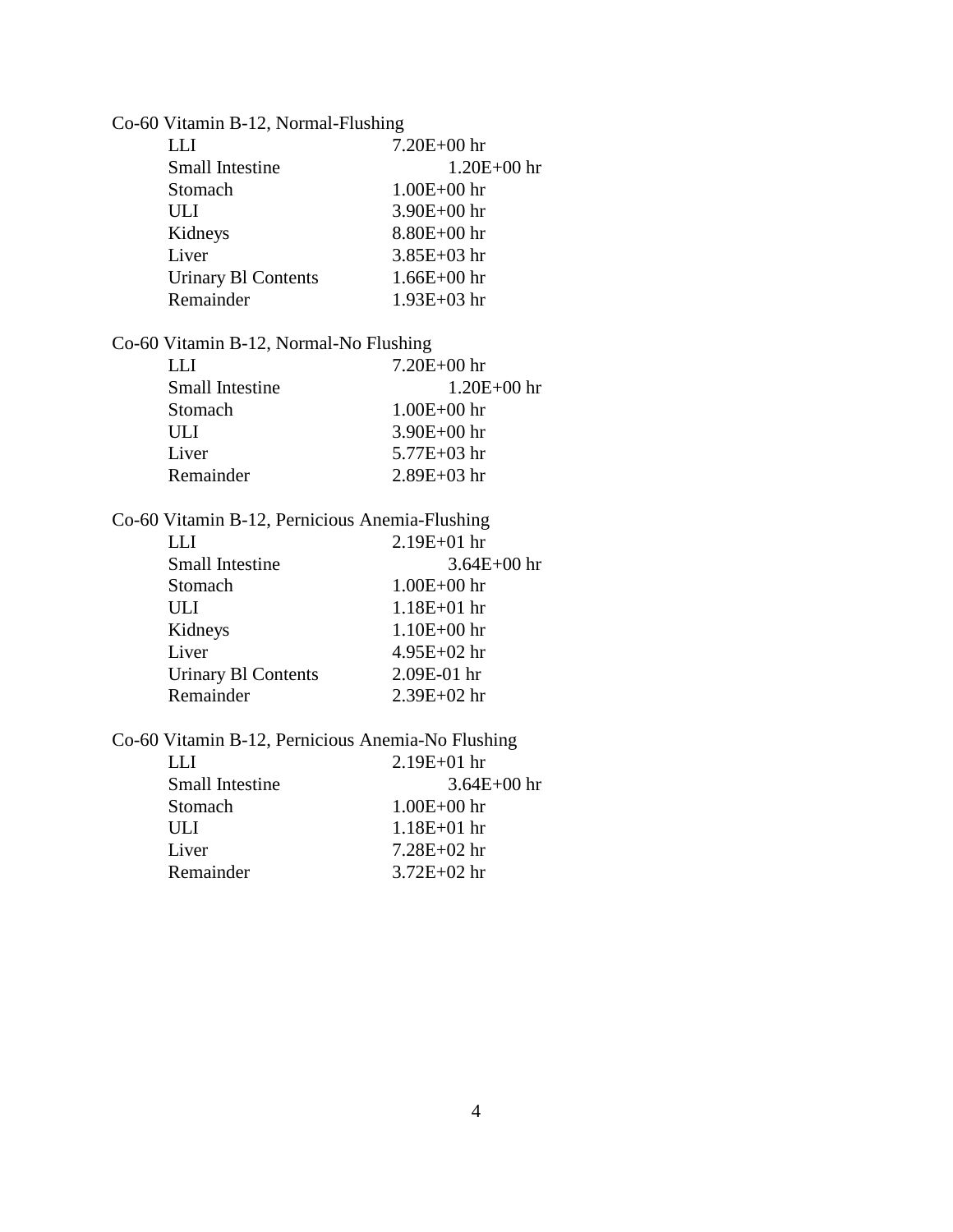| <b>F-18 FDG</b>             |                 |
|-----------------------------|-----------------|
| <b>Brain</b>                | 9.80E-02 hr     |
| <b>Heart Wall</b>           | 9.24E-02 hr     |
| Kidneys                     | 2.11E-02 hr     |
| Liver                       | 8.45E-02 hr     |
| Lungs                       | 6.34E-02 hr     |
| Ovaries                     | 2.60E-04 hr     |
| Pancreas                    | 9.00E-03 hr     |
| Spleen                      | 2.90E-02 hr     |
| <b>Urinary Bl Contents</b>  | 3.67E-01 hr     |
| Remainder                   | 1.85E+00 hr     |
| F-18 Sodium Fluoride        |                 |
| Kidneys                     | 2.50E-02 hr     |
| <b>Cortical Bone</b>        | 5.60E-01 hr     |
| <b>Trabecular Bone</b>      | 5.60E-01 hr     |
| <b>Urinary BI Contents</b>  | 4.99E-01 hr     |
| Remainder                   | 3.36E-01 hr     |
| Ga-67 Citrate (nonpregnant) |                 |
| <b>Adrenals</b>             | 5.00E-02 hr     |
| <b>LLI</b>                  | $1.54E + 00$ hr |
| <b>Small Intestine</b>      | 3.48E-01 hr     |
| <b>ULI</b>                  | $1.01E + 00$ hr |
| Kidneys                     | 7.40E-01 hr     |
| Liver                       | 4.45E+00 hr     |
| <b>Red Marrow</b>           | $3.66E + 00$ hr |
| <b>Cortical Bone</b>        | $5.75E + 00$ hr |
| <b>Trabecular Bone</b>      | $5.75E + 00$ hr |
| <b>Urinary B1 Contents</b>  | 4.01E-01 hr     |
| Remainder                   | $6.33E + 01$ hr |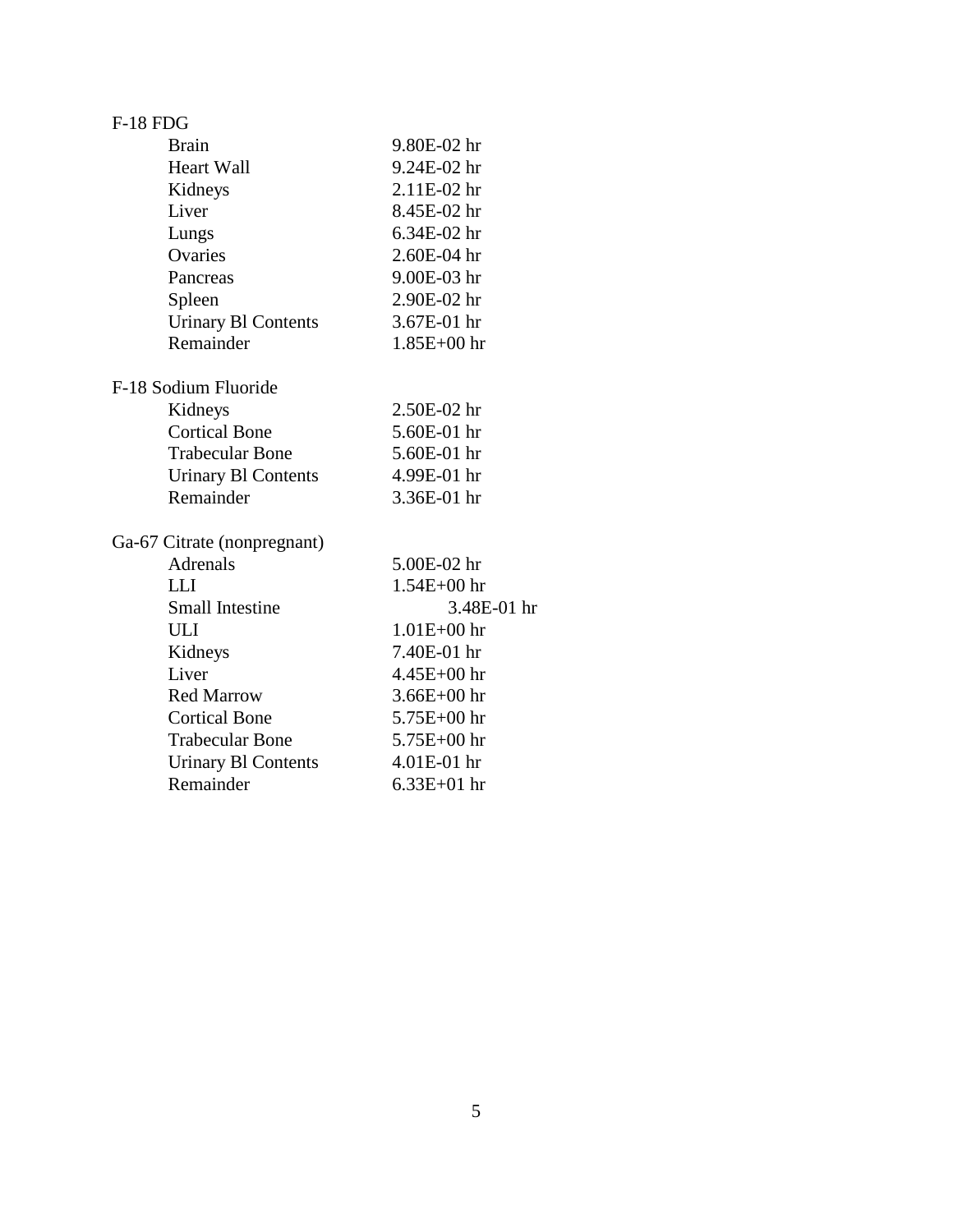| Ga-67 Citrate (3 months)       |                 |
|--------------------------------|-----------------|
| Adrenals                       | 5.00E-02 hr     |
| <b>LLI</b>                     | $1.54E + 00$ hr |
| <b>Small Intestine</b>         | 3.48E-01 hr     |
| <b>ULI</b>                     | $1.01E + 00$ hr |
| Kidneys                        | 7.40E-01 hr     |
| Liver                          | $3.58E + 00$ hr |
| <b>Red Marrow</b>              | $3.66E + 00$ hr |
| <b>Cortical Bone</b>           | $4.78E + 00$ hr |
| <b>Trabecular Bone</b>         | $4.78E + 00$ hr |
| <b>Urinary Bl Contents</b>     | 4.01E-01 hr     |
| Fetus                          | $2.27E + 00$ hr |
| Remainder                      | $5.32E + 01$ hr |
| Ga-67 Citrate (6 and 9 months) |                 |
| <b>Adrenals</b>                | 5.00E-02 hr     |
| <b>LLI</b>                     | 1.54E+00 hr     |
| <b>Small Intestine</b>         | 3.48E-01 hr     |
| ULI                            | $1.01E + 00$ hr |
| Kidneys                        | 7.40E-01 hr     |
| Liver                          | $3.58E + 00$ hr |
| <b>Red Marrow</b>              | $3.66E + 00$ hr |
| <b>Cortical Bone</b>           | $4.78E + 00$ hr |
| <b>Trabecular Bone</b>         | $4.78E + 00$ hr |
| <b>Urinary BI Contents</b>     | $4.01E-01$ hr   |
| Fetus                          | $2.27E + 00$ hr |
| Placenta                       | $2.28E + 01$ hr |
| Remainder                      | $5.32E + 01$ hr |
| I-123 Hippuran                 |                 |
| Kidneys                        | 1.04E-01 hr     |
| <b>Urinary Bl Contents</b>     | $4.02E + 00$ hr |
| Remainder                      | 2.23E-01 hr     |
| $I-123$ IMP                    |                 |
| <b>Brain</b>                   | 6.00E-01 hr     |
| Liver                          | 1.65E-01 hr     |
| Lungs                          | $1.46E + 00$ hr |
| <b>Urinary Bl Contents</b>     | 6.51E-01 hr     |
| Remainder                      | $1.15E + 01$ hr |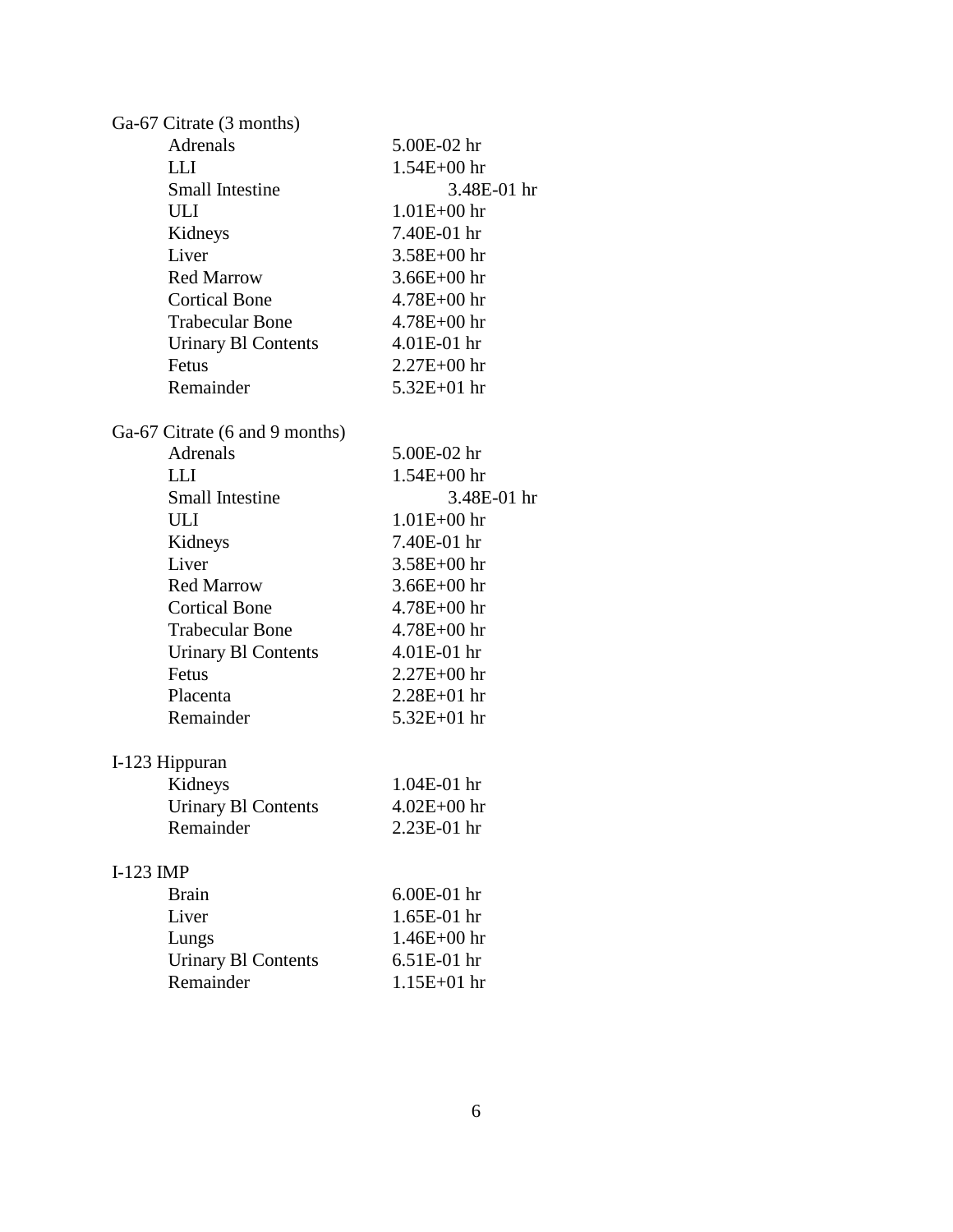| $I-123$ mIBG                            |                 |  |
|-----------------------------------------|-----------------|--|
| Adrenals                                | 3.40E-03 hr     |  |
| <b>Heart Wall</b>                       | 1.36E-01 hr     |  |
| Liver                                   | $3.45E + 00$ hr |  |
| Spleen                                  | 1.06E-01 hr     |  |
| Thyroid                                 | 9.40E-04 hr     |  |
| <b>Urinary Bl Contents</b>              | $1.20E + 00$ hr |  |
| Remainder                               | $6.30E + 00$ hr |  |
|                                         |                 |  |
| I-123 Sodium Iodide                     |                 |  |
| <b>Small Intestine</b>                  | $1.03E + 00$ hr |  |
| Stomach                                 | 9.07E-01 hr     |  |
| Liver                                   | $1.13E-01$ hr   |  |
| Thyroid                                 | $3.28E + 00$ hr |  |
| <b>Urinary Bl Contents</b>              | $1.25E + 00$ hr |  |
| Remainder                               | $3.65E + 00$ hr |  |
| Fetus (3 month)                         | 4.00E-03 hr     |  |
| Fetus (6 month)                         | 1.37E-01 hr     |  |
| Fetus (9 month)                         | 2.71E-01 hr     |  |
|                                         |                 |  |
| I-124 Sodium Iodide                     |                 |  |
| <b>Small Intestine</b>                  | $1.44E + 00$ hr |  |
| Stomach                                 | 1.27E+00 hr     |  |
| Liver                                   | 5.75E-01 hr     |  |
|                                         | $3.26E + 01$ hr |  |
| Thyroid                                 |                 |  |
| <b>Urinary Bl Contents</b><br>Remainder | $1.83E + 00$ hr |  |
|                                         | 5.20E+00 hr     |  |
| $I-125$ HSA                             |                 |  |
| <b>Brain</b>                            | $1.03E + 01$ hr |  |
| <b>Heart Wall</b>                       | $1.98E + 01$ hr |  |
| Kidneys                                 | $2.68E + 00$ hr |  |
| Liver                                   | $1.11E + 01$ hr |  |
| Lungs                                   | 2.07E+01 hr     |  |
| Spleen                                  | 3.50E+00 hr     |  |
|                                         | $1.85E + 00$ hr |  |
| <b>Urinary B1 Contents</b><br>Remainder | $4.16E + 02$ hr |  |
|                                         |                 |  |
| $I-125$ IMP                             |                 |  |
| <b>Brain</b>                            | $1.34E + 00$ hr |  |
| Liver                                   | 3.49E-01 hr     |  |
| Lungs                                   | 3.45E+00 hr     |  |
|                                         | 2.38E+00 hr     |  |
| <b>Urinary B1 Contents</b><br>Remainder |                 |  |
|                                         | 4.29E+01 hr     |  |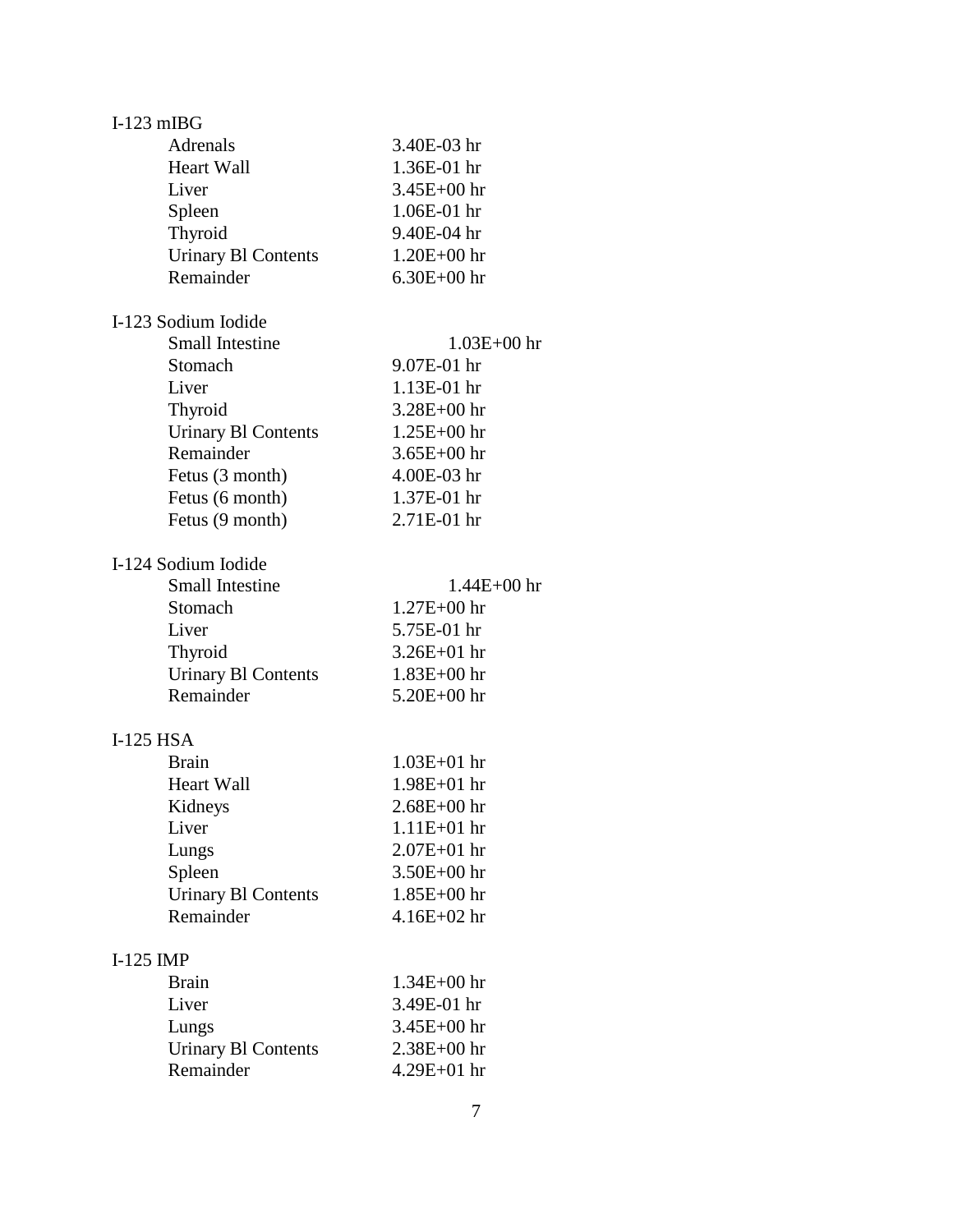| $I-125$ mIBG                            |                 |
|-----------------------------------------|-----------------|
| Adrenals                                | $2.60E-02$ hr   |
| <b>Heart Wall</b>                       | $1.28E + 00$ hr |
| Liver                                   | $1.66E + 01$ hr |
| Spleen                                  | 1.37E+00 hr     |
| Thyroid                                 | 5.00E-02 hr     |
| <b>Urinary Bl Contents</b>              | $2.52E + 00$ hr |
| Remainder                               | $3.23E + 01$ hr |
|                                         |                 |
| I-125 Sodium Iodide                     |                 |
| <b>Small Intestine</b>                  | 1.72E+00 hr     |
| Stomach                                 | $1.53E + 00$ hr |
| Liver                                   | $6.39E + 00$ hr |
|                                         | $2.74E + 02$ hr |
| Thyroid                                 |                 |
| <b>Urinary B1 Contents</b>              | $2.21E + 00$ hr |
| Remainder                               | $1.54E + 01$ hr |
|                                         |                 |
| I-126 Sodium Iodide                     |                 |
| <b>Small Intestine</b>                  | $1.55E + 00$ hr |
| Stomach                                 | $1.37E + 00$ hr |
| Liver                                   | $1.90E + 00$ hr |
| Thyroid                                 | $9.39E + 01$ hr |
| <b>Urinary BI Contents</b>              | 1.98E+00 hr     |
| Remainder                               | $7.70E + 00$ hr |
|                                         |                 |
| I-130 Sodium Iodide                     |                 |
| <b>Small Intestine</b>                  | $1.01E + 00$ hr |
| Stomach                                 | 8.88E-01 hr     |
| Liver                                   | 1.09E-01 hr     |
| Thyroid                                 | $3.01E + 00$ hr |
| <b>Urinary BI Contents</b>              | $1.22E + 00$ hr |
| Remainder                               | $2.85E + 00$ hr |
|                                         |                 |
| I-131 Hippuran                          |                 |
| Kidneys                                 | 1.04E-01 hr     |
|                                         | $4.53E + 00$ hr |
| <b>Urinary B1 Contents</b><br>Remainder | 2.30E-01 hr     |
|                                         |                 |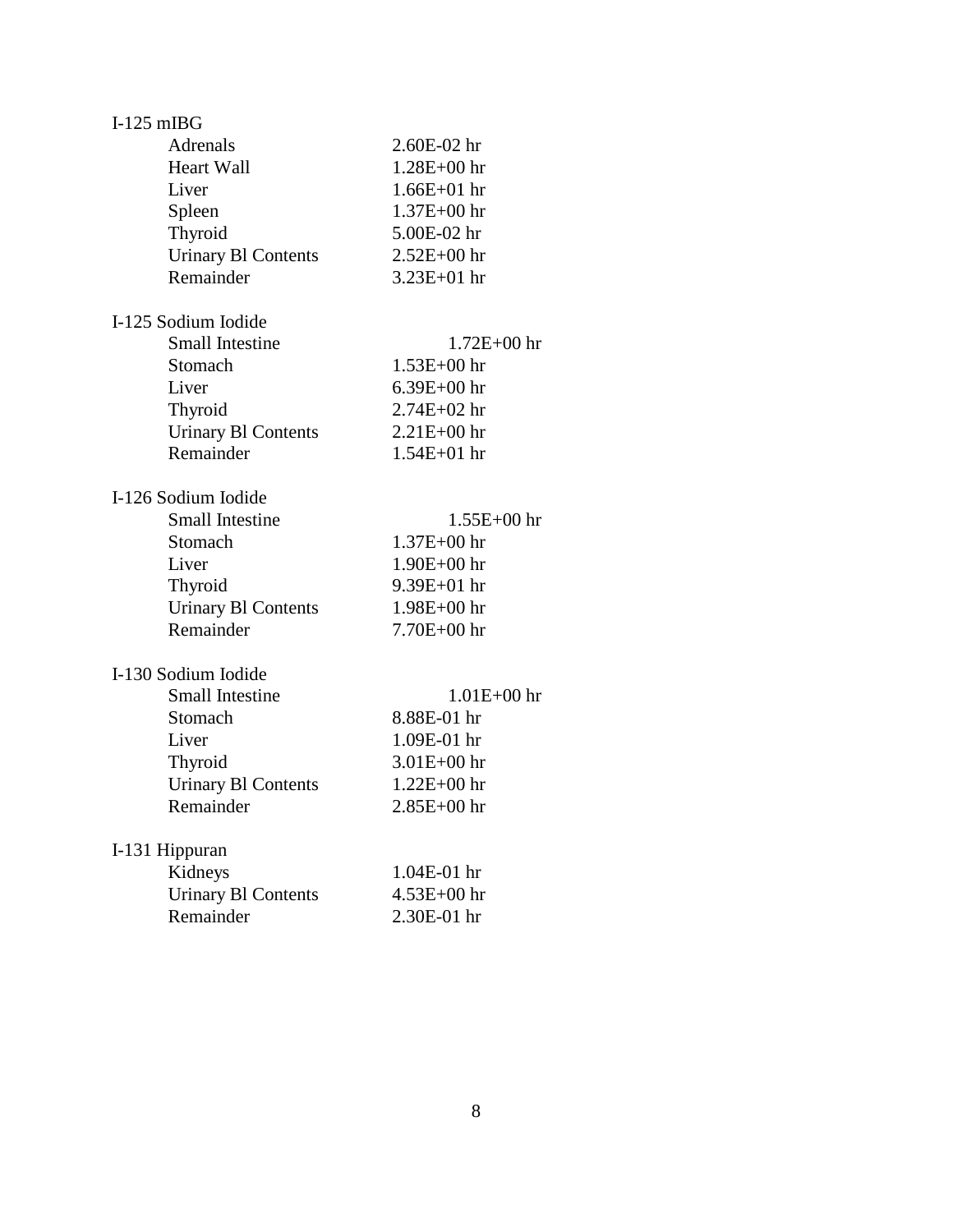## I-131 HSA

| <b>Brain</b>               | $9.45E + 00$ hr |
|----------------------------|-----------------|
| <b>Heart Contents</b>      | $1.81E + 01$ hr |
| Kidneys                    | $2.46E + 00$ hr |
| Liver                      | $1.02E + 01$ hr |
| Lungs                      | $1.89E + 01$ hr |
| Spleen                     | $3.22E + 00$ hr |
| <b>Urinary BI Contents</b> | 7.77E-01 hr     |
| Remainder                  | $1.27E + 02$ hr |
| <b>I-131 MAA</b>           |                 |
| Kidneys                    | 1.08E-01 hr     |
| Liver                      | $2.60E + 01$ hr |

| Liver                      | $2.60E + 01$ hr |
|----------------------------|-----------------|
| Lungs                      | $1.85E + 01$ hr |
| <b>Urinary BI Contents</b> | $1.48E + 00$ hr |
| Remainder                  | $7.78E + 00$ hr |

#### I-131 mIBG

| Adrenals                   | 1.90E-02 hr     |
|----------------------------|-----------------|
| Liver                      | $9.98E + 00$ hr |
| Spleen                     | 8.00E-01 hr     |
| Thyroid                    | 1.20E-02 hr     |
| <b>Urinary B1 Contents</b> | $2.31E + 00$ hr |
| Remainder                  | $1.90E + 01$ hr |

### I-131 Sodium Iodide

| $1.50E + 00$ hr |
|-----------------|
| $1.33E + 00$ hr |
| $1.16E + 00$ hr |
| $6.10E + 01$ hr |
| $1.92E + 00$ hr |
| $6.40E + 00$ hr |
| 8.20E-02 hr     |
| $2.21E + 00$ hr |
| $4.71E + 00$ hr |
|                 |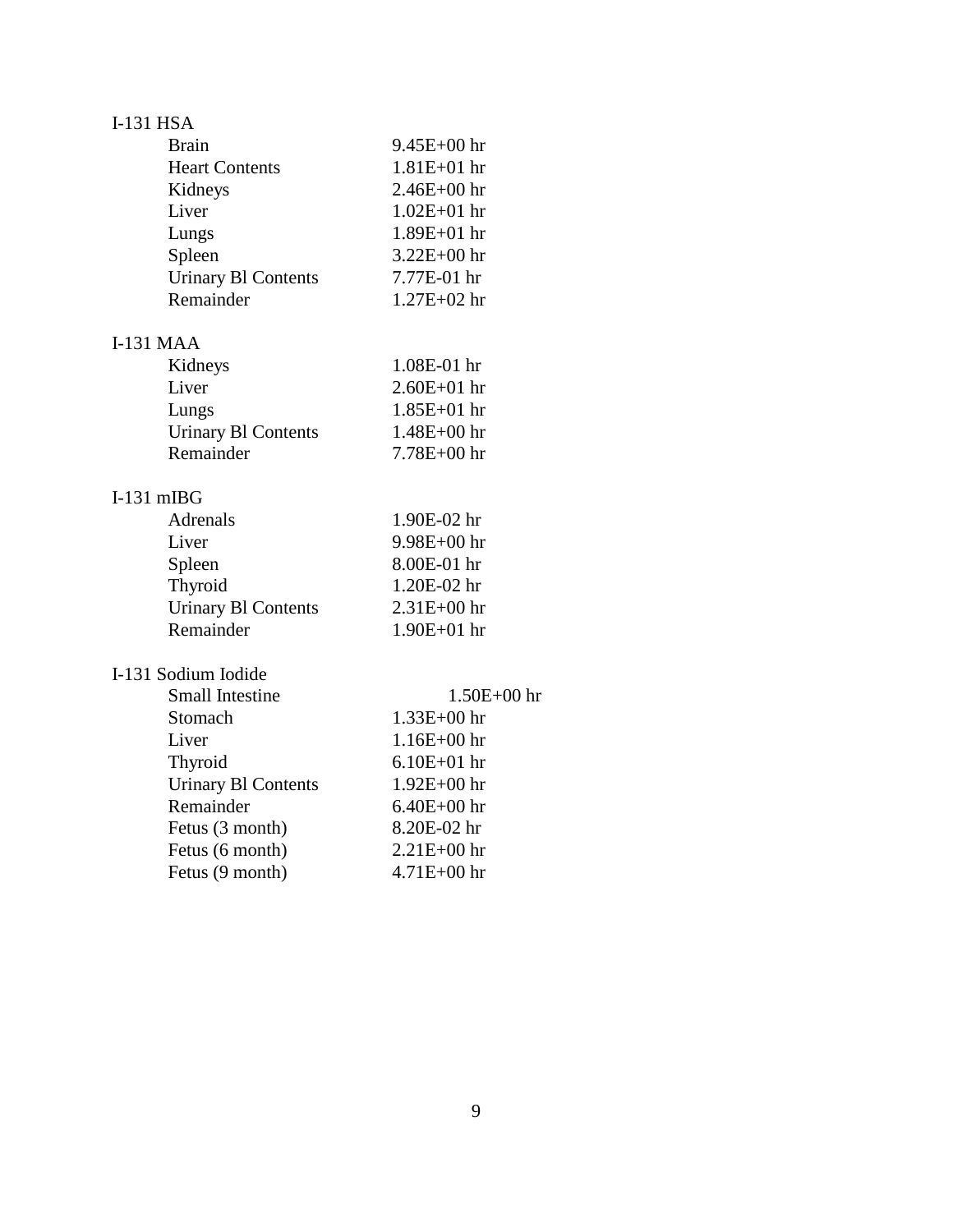| I-131 Rose Bengal          |                 |
|----------------------------|-----------------|
| <b>Gall Bl Contents</b>    | 4.83E-01 hr     |
| <b>LLI</b>                 | $1.98E + 01$ hr |
| <b>Small Intestine</b>     | $3.75E + 00$ hr |
| <b>ULI</b>                 | $1.16E + 01$ hr |
| Kidneys                    | 4.20E-03 hr     |
| Liver                      | $2.04E + 00$ hr |
| <b>Urinary Bl Contents</b> | 1.65E-01 hr     |
| Remainder                  | 1.80E-01 hr     |
| In-111 DTPA                |                 |
| <b>Small Intestine</b>     | 2.88E-02 hr     |
| Stomach                    | 2.25E-02 hr     |
| Kidneys                    | 7.48E-02 hr     |
| Liver                      | $6.22E-02$ hr   |
| Muscle                     | 2.23E-01 hr     |
| Spleen                     | 4.50E-03 hr     |
| <b>Urinary Bl Contents</b> | $3.60E + 00$ hr |
| Remainder                  | $2.23E + 00$ hr |
|                            |                 |
| In-111 Pentetreotide       |                 |
| <b>Gall Bl Contents</b>    | 1.95E-02 hr     |
| LLI                        | 3.91E-01 hr     |
| <b>Small Intestine</b>     | 9.20E-02 hr     |
| ULI                        | 2.64E-01 hr     |
| Kidneys                    | $4.66E + 00$ hr |
| Liver                      | $1.21E + 00$ hr |
| Spleen                     | $1.42E + 00$ hr |
| Thyroid                    | 2.94E-02 hr     |
| <b>Urinary Bl Contents</b> | $3.26E + 00$ hr |
| Remainder                  | $8.13E + 00$ hr |
| In-111 Platelets           |                 |
| Liver                      | $1.43E + 01$ hr |
| <b>Red Marrow</b>          | $3.94E + 00$ hr |
| Spleen                     | $2.18E + 01$ hr |
| <b>Urinary BI Contents</b> | 7.06E-01 hr     |
| Remainder                  | $5.70E + 01$ hr |
|                            |                 |
| In-111 Red Blood Cells     |                 |
| Liver                      | $2.78E + 00$ hr |
| <b>Red Marrow</b>          | $1.39E + 00$ hr |
| Spleen                     | $2.78E + 00$ hr |
| Remainder                  | $9.07E + 01$ hr |
|                            |                 |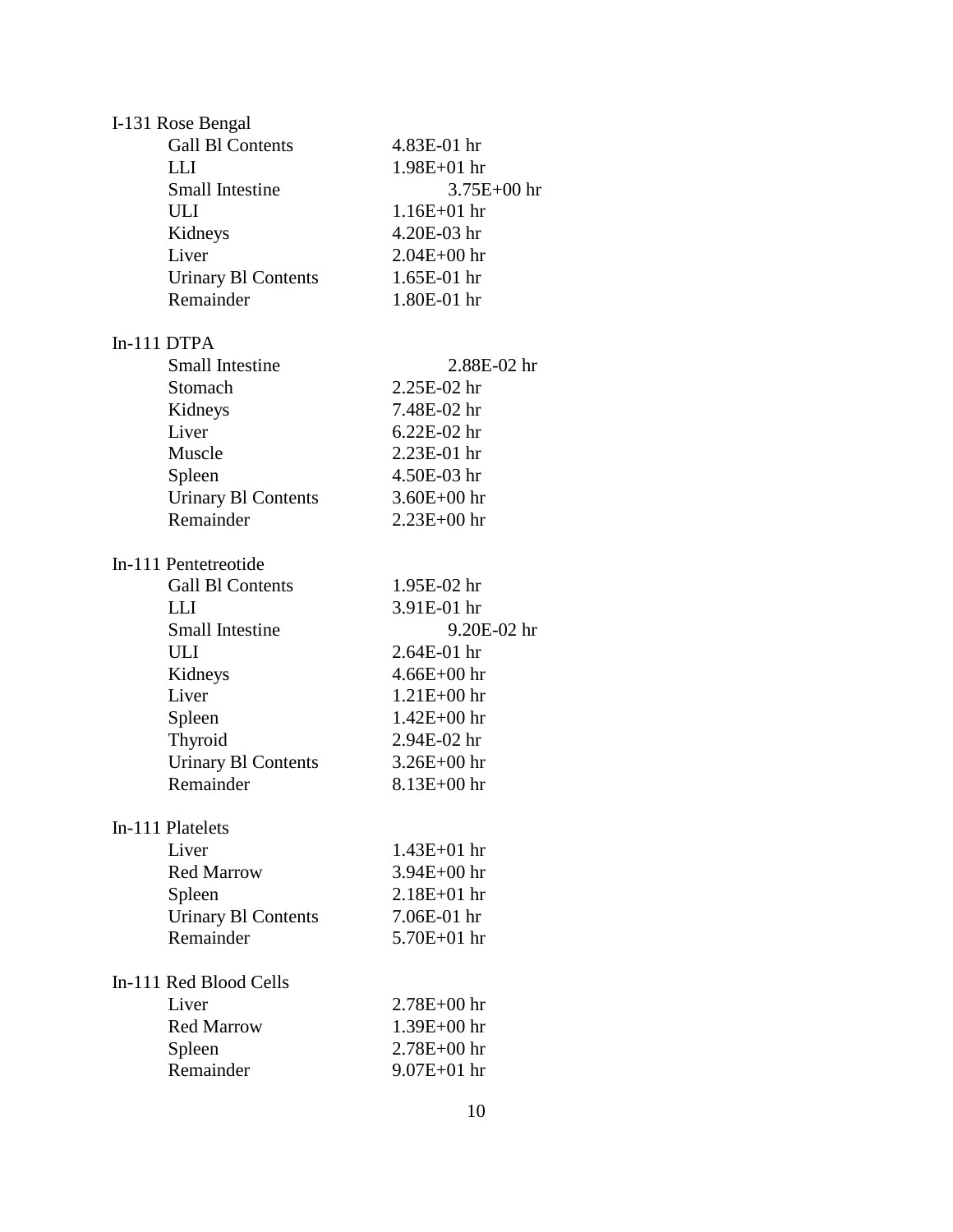| In-111 White Blood Cells    |                 |
|-----------------------------|-----------------|
| Liver                       | $2.45E + 01$ hr |
| <b>Red Marrow</b>           | 3.92E+01 hr     |
| Spleen                      | $2.45E + 01$ hr |
| Remainder                   | $9.80E + 00$ hr |
| Kr-81m Gas                  |                 |
| Lungs                       | 5.20E-03 hr     |
| Kr-81m Injection            |                 |
| <b>Heart Contents</b>       | 4.00E-03 hr     |
| Lungs                       | 1.16E-03 hr     |
| Remainder                   | 7.90E-07 hr     |
| Kr-81m Oral                 |                 |
| Stomach                     | 5.20E-03 hr     |
| N-13 Ammonia                |                 |
| <b>Brain</b>                | 1.65E-02 hr     |
| Liver                       | 1.70E-02 hr     |
| <b>Urinary B1 Contents</b>  | 7.17E-03 hr     |
| Remainder                   | 1.99E-01 hr     |
| P-32 Phosphate              |                 |
| <b>Cortical Bone</b>        | 7.42E+01 hr     |
| <b>Trabecular Bone</b>      | 7.42E+01 hr     |
| Remainder                   | $1.30E + 02$ hr |
| Tc-99m Albumin Microspheres |                 |
| <b>LLI</b>                  | 1.22E-01 hr     |
| Stomach                     | 4.29E-01 hr     |
| <b>ULI</b>                  | 2.00E-01 hr     |
| Kidneys                     | 6.72E-01 hr     |
| Lungs                       | 4.28E+00 hr     |
| Thyroid                     | 2.00E-02 hr     |
| <b>Urinary B1 Contents</b>  | 2.09E-01 hr     |
| Remainder                   | 2.40E+00 hr     |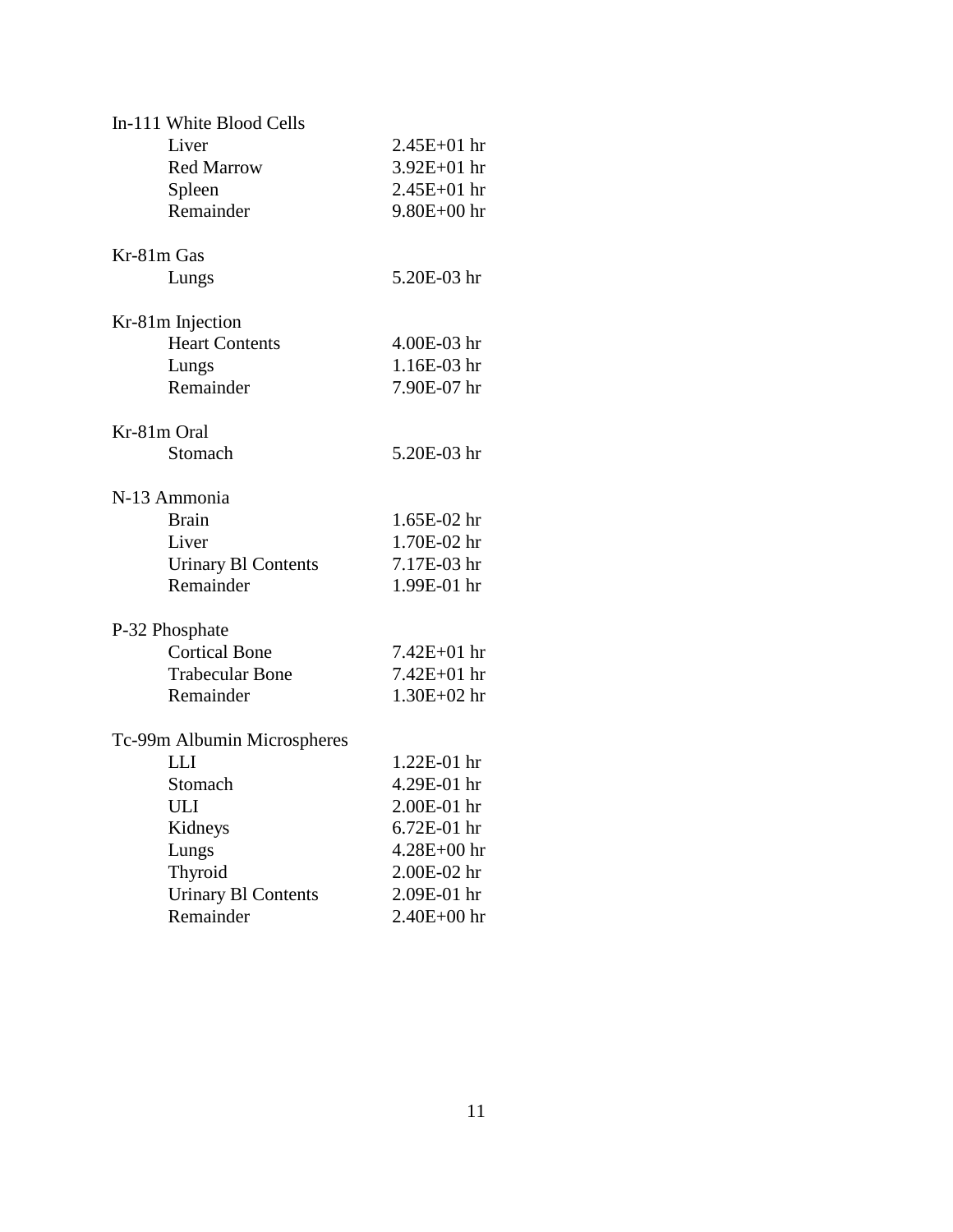| Tc-99m Disofenin           |                 |
|----------------------------|-----------------|
| <b>Gall Bl Contents</b>    | 7.70E-01 hr     |
| LLI                        | $1.14E + 00$ hr |
| <b>Small Intestine</b>     | $1.79E + 00$ hr |
| ULI                        | $2.34E + 00$ hr |
| Kidneys                    | 1.20E-02 hr     |
| Liver                      | 8.00E-01 hr     |
| <b>Urinary B1 Contents</b> | 5.30E-01 hr     |
| Remainder                  | 1.40E-01 hr     |
| Tc-99m DMSA                |                 |
| Kidneys                    | $3.81E + 00$ hr |
| <b>Urinary Bl Contents</b> | 3.16E-01 hr     |
| Fetus                      | $2.61E-02$ hr   |
| Placenta                   | 1.82E-01 hr     |
| Remainder                  | $2.94E + 00$ hr |
| Tc-99m DTPA (nonpregnant)  |                 |
| Kidneys                    | 9.20E-02 hr     |
| <b>Urinary B1 Contents</b> | $1.84E + 00$ hr |
| Remainder                  | $2.84E + 00$ hr |
| Tc-99m DTPA (3 month)      |                 |
| Kidneys                    | 9.20E-02 hr     |
| <b>Urinary Bl Contents</b> | $1.84E + 00$ hr |
| Fetus                      | $6.05E-04$ hr   |
| Remainder                  | 2.84E+00 hr     |
| Tc-99m DTPA (6 month)      |                 |
| Kidneys                    | 9.20E-02 hr     |
| <b>Urinary Bl Contents</b> | $1.84E + 00$ hr |
| Fetus                      | 2.00E-03 hr     |
| Placenta                   | 8.77E-04 hr     |
| Remainder                  | $2.84E + 00$ hr |
| Tc-99m DTPA (9 month)      |                 |
| Kidneys                    | 9.20E-02 hr     |
| <b>Urinary Bl Contents</b> | $1.84E + 00$ hr |
| Fetus                      | 1.20E-01 hr     |
| Placenta                   | 5.50E-03 hr     |
| Remainder                  | 2.84E+00 hr     |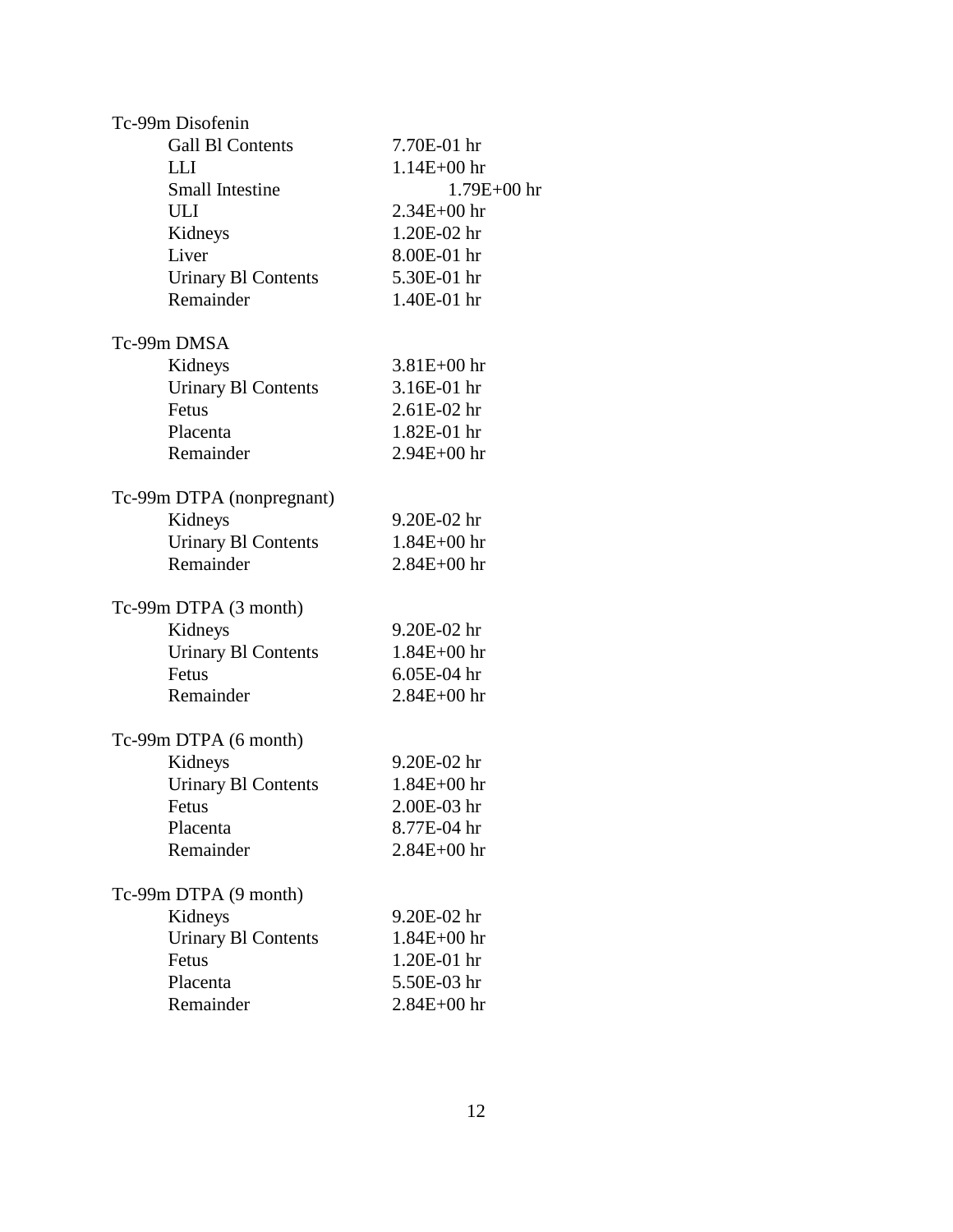| Tc-99m DTPA Aerosol (nonpregnant) |                 |
|-----------------------------------|-----------------|
| <b>LLI</b>                        | 5.60E-02 hr     |
| Small Intestine                   | 8.79E-02 hr     |
| Stomach                           | 3.21E-02 hr     |
| ULI                               | 1.14E-01 hr     |
| Kidneys                           | 4.00E-02 hr     |
| Lungs                             | $1.03E + 00$ hr |
| <b>Urinary Bl Contents</b>        | 7.48E-01 hr     |
| Remainder                         | $1.41E + 00$ hr |
| Tc-99m DTPA Aerosol (3 month)     |                 |
| <b>LLI</b>                        | 5.60E-02 hr     |
| <b>Small Intestine</b>            | 8.79E-02 hr     |
| Stomach                           | 3.21E-02 hr     |
| ULI                               | 1.14E-01 hr     |
| Kidneys                           | 4.00E-02 hr     |
| Lungs                             | $1.03E + 00$ hr |
| <b>Urinary B1 Contents</b>        | 7.48E-01 hr     |
| Fetus                             | 6.05E-04 hr     |
| Remainder                         | $1.41E + 00$ hr |
| Tc-99m DTPA Aerosol (6 month)     |                 |
| <b>LLI</b>                        | 5.60E-02 hr     |
| <b>Small Intestine</b>            | 8.79E-02 hr     |
| Stomach                           | 3.21E-02 hr     |
| ULI                               | 1.14E-01 hr     |
| Kidneys                           | 4.00E-02 hr     |
| Lungs                             | $1.03E + 00$ hr |
| <b>Urinary BI Contents</b>        | 7.48E-01 hr     |
| Fetus                             | 2.00E-03 hr     |
| Placenta                          | 8.77E-04 hr     |
| Remainder                         | $1.41E + 00$ hr |
| Tc-99m DTPA Aerosol (9 month)     |                 |
| <b>LLI</b>                        | 5.60E-02 hr     |
| <b>Small Intestine</b>            | 8.79E-02 hr     |
| Stomach                           | 3.21E-02 hr     |
| ULI                               | 1.14E-01 hr     |
| Kidneys                           | 4.00E-02 hr     |
| Lungs                             | $1.03E + 00$ hr |
| <b>Urinary B1 Contents</b>        | 7.48E-01 hr     |
| Fetus                             | 1.20E-01 hr     |
| Placenta                          | 5.50E-03 hr     |
| Remainder                         | 1.41E+00 hr     |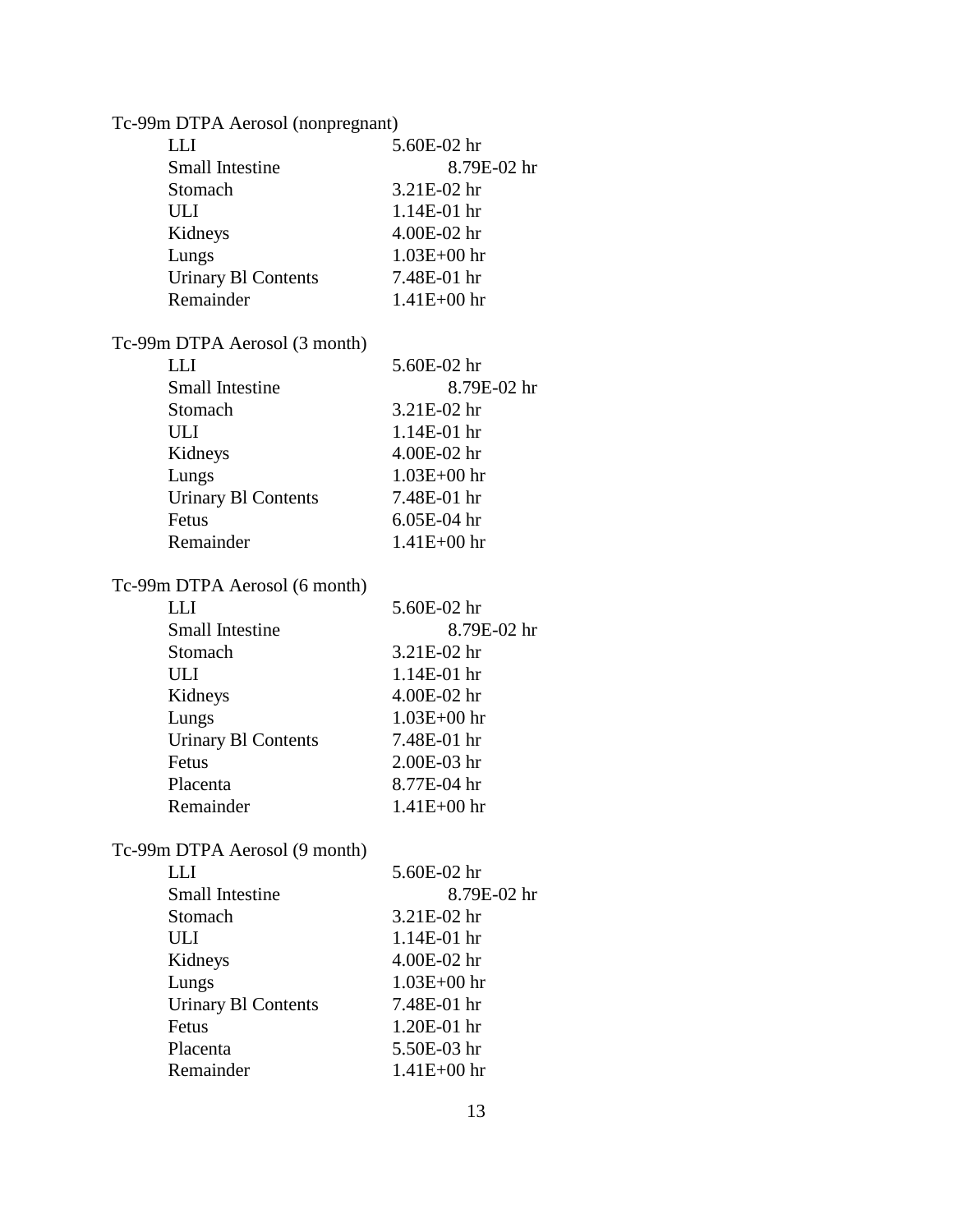| Tc-99m Glucoheptonate      |                 |
|----------------------------|-----------------|
| Kidneys                    | 8.64E-01 hr     |
| Liver                      | 1.30E-01 hr     |
| <b>Urinary Bl Contents</b> | $1.77E + 00$ hr |
| Fetus                      | 1.65E-02 hr     |
| Placenta                   | 2.00E-02 hr     |
| Remainder                  | $2.68E + 00$ hr |
| Tc-99m HDP                 |                 |
| Kidneys                    | 8.61E-02 hr     |
| <b>Cort Bone</b>           | $2.02E + 00$ hr |
| <b>Trab Bone</b>           | $2.02E + 00$ hr |
| <b>Urinary Bl Contents</b> | 4.83E-01 hr     |
| Fetus                      | 4.34E-02 hr     |
| Placenta                   | 4.34E-02 hr     |
| Remainder                  | $2.14E + 00$ hr |
| Tc-99m HEDP                |                 |
| Kidneys                    | 1.64E-01 hr     |
| <b>Cort Bone</b>           | 7.30E-01 hr     |
| <b>Trab Bone</b>           | 7.30E-01 hr     |
| <b>Urinary Bl Contents</b> | 9.54E-01 hr     |
| Remainder                  | 2.22E+00 hr     |
| Tc-99m HMPAO               |                 |
| <b>Brain</b>               | 4.16E-01 hr     |
| <b>Gall Bl Contents</b>    | 3.48E-01 hr     |
| LLI -                      | 2.44E-01 hr     |
| <b>Small Intestine</b>     | 3.83E-01 hr     |
| ULI                        | 4.98E-01 hr     |
| Kidneys                    | 6.42E-01 hr     |
| Liver                      | 9.38E-01 hr     |
| Lungs                      | 7.13E-01 hr     |
| Thyroid                    | 4.60E-02 hr     |
| <b>Urinary Bl Contents</b> | 6.17E-01 hr     |
| Remainder                  | 2.44E+00 hr     |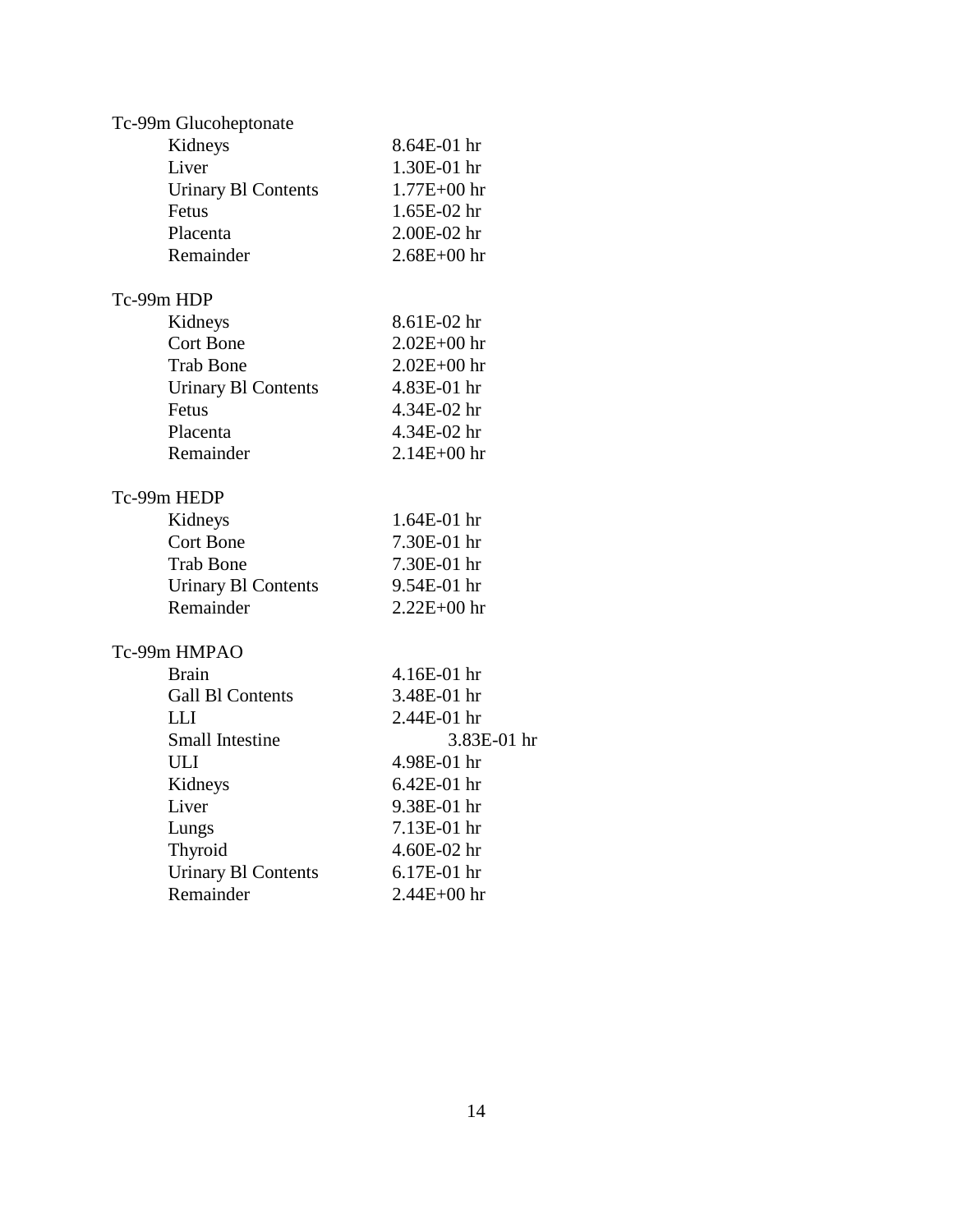| Tc-99m Human Serum Albumin |                 |
|----------------------------|-----------------|
| <b>Brain</b>               | 4.24E-01 hr     |
| <b>Heart Contents</b>      | 8.13E-01 hr     |
| Kidneys                    | 1.10E-01 hr     |
| Liver                      | 4.57E-01 hr     |
| Lungs                      | 8.47E-01 hr     |
| Spleen                     | 1.44E-01 hr     |
| <b>Urinary Bl Contents</b> | 5.53E-02 hr     |
| Remainder                  | $5.67E + 00$ hr |
| Tc-99m MAA                 |                 |
| Kidneys                    | 1.78E-02 hr     |
| Liver                      | $1.04E + 00$ hr |
| Lungs                      | $4.89E + 00$ hr |
| <b>Urinary B1 Contents</b> | 2.17E-01 hr     |
| Fetus                      | 5.20E-02 hr     |
| Placenta                   | 7.89E-01 hr     |
| Remainder                  | $1.68E + 00$ hr |
| Tc-99m MAG3                |                 |
| Kidneys                    | 7.57E-02 hr     |
| <b>Urinary Bl Contents</b> | $3.33E + 00$ hr |
| Remainder                  | 2.30E-01 hr     |
| Tc-99m MDP                 |                 |
| Kidneys                    | 1.48E-01 hr     |
| <b>Cort Bone</b>           | $1.36E + 00$ hr |
| <b>Trab Bone</b>           | $1.36E + 00$ hr |
| <b>Urinary BI Contents</b> | 7.82E-01 hr     |
| Fetus                      | 2.34E-02 hr     |
| Placenta                   | 2.08E-02 hr     |
| Remainder                  | $1.64E + 00$ hr |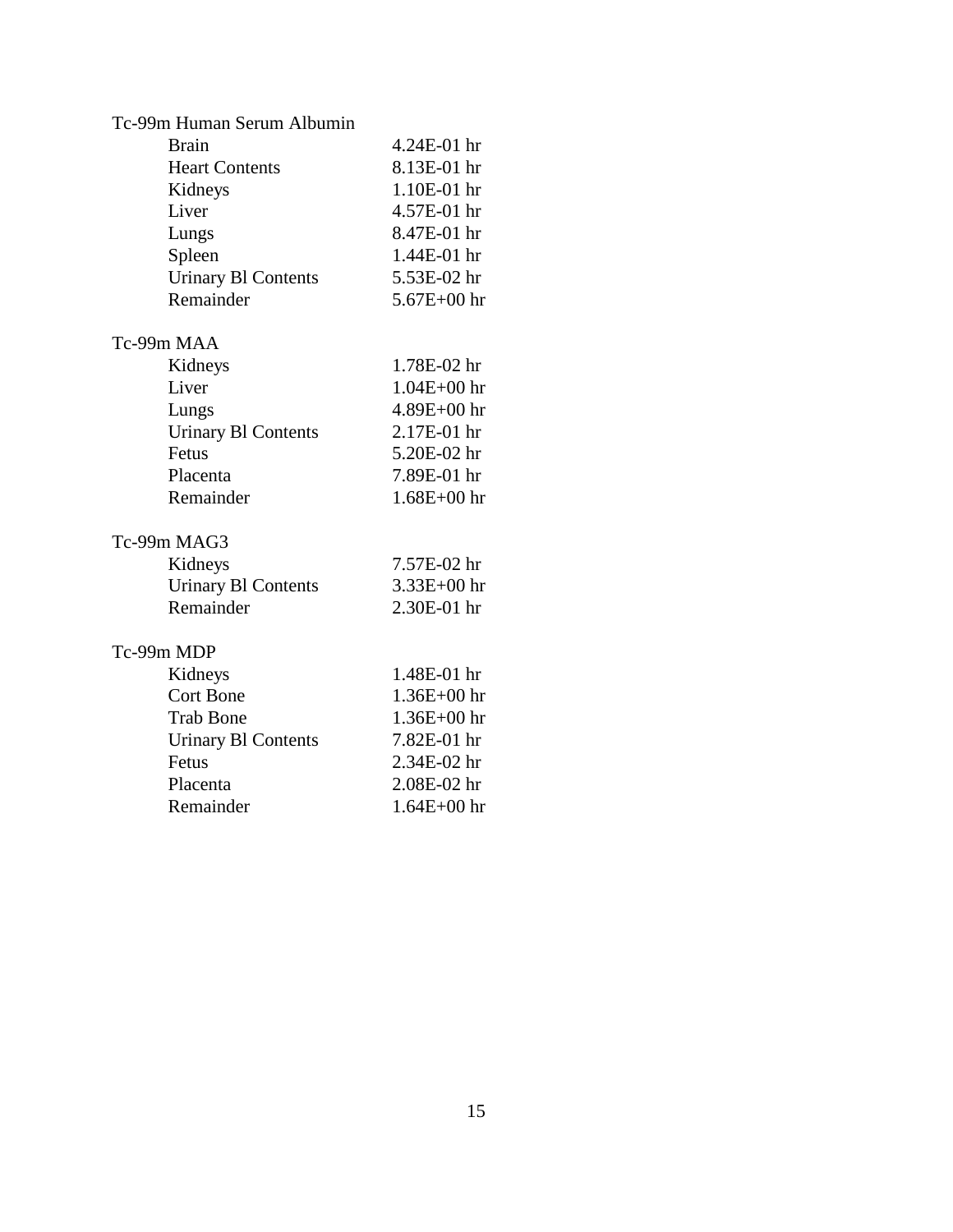| Tc-99m MIBI-Rest           |                 |
|----------------------------|-----------------|
| <b>Gall Bl Contents</b>    | 7.35E-02 hr     |
| LLI                        | 6.44E-01 hr     |
| <b>Small Intestine</b>     | $1.01E + 00$ hr |
| <b>ULI</b>                 | $1.31E + 00$ hr |
| <b>Heart Wall</b>          | 5.30E-02 hr     |
| Kidneys                    | 2.90E-01 hr     |
| Liver                      | 1.86E-01 hr     |
| Lungs                      | 4.90E-02 hr     |
| Spleen                     | 2.40E-02 hr     |
| <b>Urinary B1 Contents</b> | 7.80E-01 hr     |
| Remainder                  | $3.86E + 00$ hr |
| Tc-99m MIBI-Stress         |                 |
| <b>Gall Bl Contents</b>    | 1.48E-01 hr     |
| LLI                        | 5.08E-01 hr     |
| <b>Small Intestine</b>     | 7.97E-01 hr     |
| ULI                        | $1.04E + 00$ hr |
| <b>Heart Wall</b>          | 6.60E-02 hr     |
| Kidneys                    | 2.35E-01 hr     |
| Liver                      | 7.20E-02 hr     |
| Lungs                      | 4.50E-02 hr     |
| Spleen                     | 1.40E-02 hr     |
| <b>Urinary B1 Contents</b> | 5.50E-01 hr     |
| Remainder                  | $3.89E + 00$ hr |
|                            |                 |
| Tc-99m Pertechnetate       |                 |
| <b>LLI</b>                 | 4.90E-01 hr     |
| Stomach                    | 3.03E-01 hr     |
| ULI                        | 7.90E-01 hr     |
| Thyroid                    | 3.80E-02 hr     |
| <b>Urinary Bl Contents</b> | 7.95E-01 hr     |
| Fetus                      | 3.34E-01 hr     |
| Placenta                   | 9.54E-01 hr     |
| Remainder                  | $5.02E + 00$ hr |
| Tc-99m PYP                 |                 |
| Kidneys                    | 9.23E-02 hr     |
| <b>Cort Bone</b>           | $1.50E + 00$ hr |
| <b>Trab Bone</b>           | $1.50E + 00$ hr |
| <b>Urinary Bl Contents</b> | 5.45E-01 hr     |
| Fetus                      | 6.08E-02 hr     |
| Placenta                   | 6.95E-02 hr     |
| Remainder                  | 3.00E+00 hr     |
|                            |                 |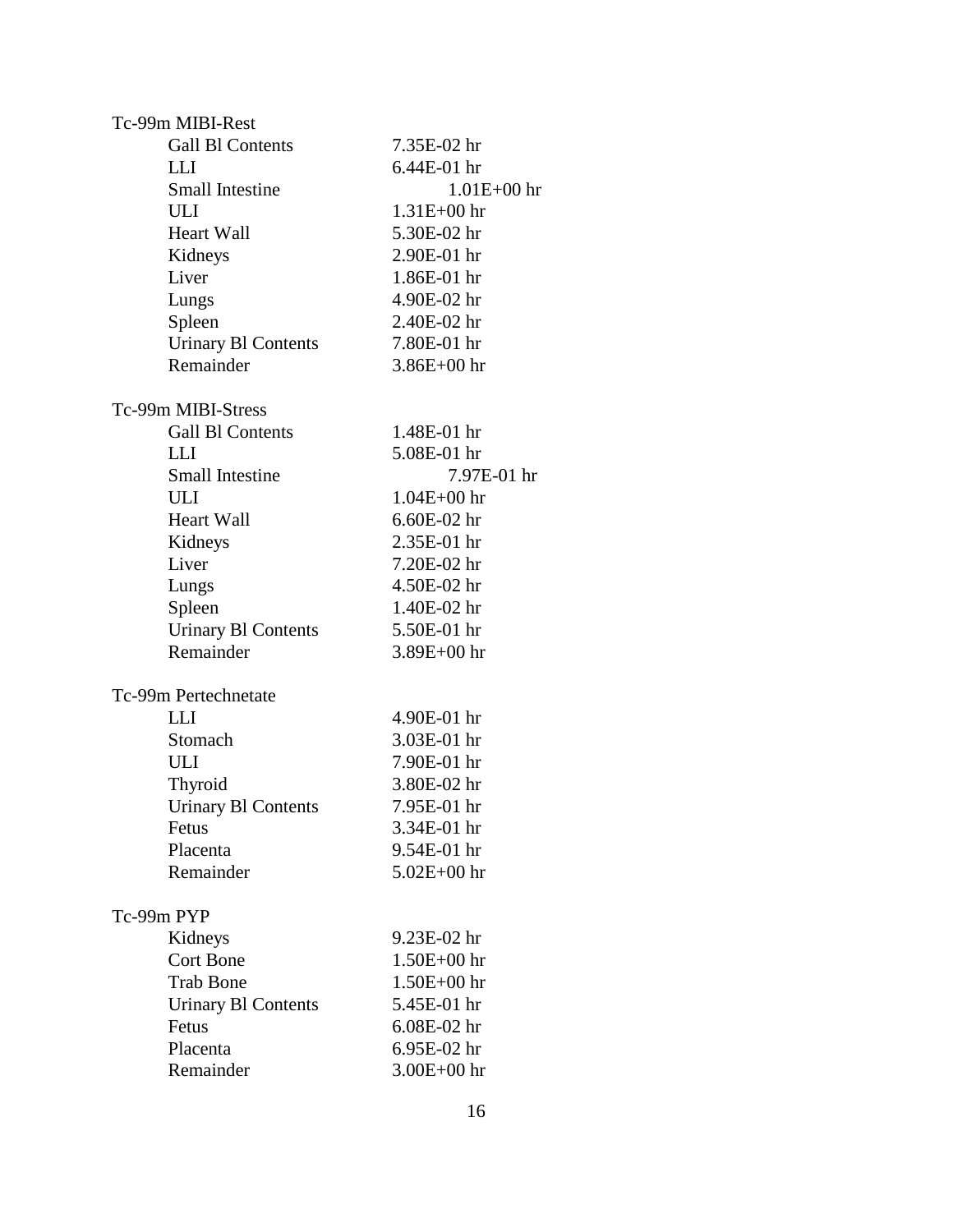| Tc-99m RBC - Heat Treated                    |                 |
|----------------------------------------------|-----------------|
| Spleen                                       | $7.78E + 00$ hr |
| Remainder                                    | 8.64E-01 hr     |
|                                              |                 |
| Tc-99m RBC - in vitro Labeling               |                 |
| <b>Heart Contents</b>                        | 5.70E-01 hr     |
| Kidneys                                      | 7.80E-02 hr     |
| Liver                                        | 3.22E-01 hr     |
| Lungs                                        | 5.97E-01 hr     |
| Spleen                                       | 1.01E-01 hr     |
| <b>Urinary B1 Contents</b>                   | 4.50E-01 hr     |
| Fetus                                        | 8.67E-03 hr     |
| Placenta                                     | 9.70E-02 hr     |
| Remainder                                    | $5.38E + 00$ hr |
| Tc-99m RBC - in vivo Labeling                |                 |
| <b>Heart Contents</b>                        | 8.64E-01 hr     |
| Kidneys                                      | 8.00E-02 hr     |
| Liver                                        | 3.34E-01 hr     |
| Lungs                                        | 6.19E-01 hr     |
| Spleen                                       | 1.05E-01 hr     |
| <b>Urinary BI Contents</b>                   | 2.80E-01 hr     |
| Fetus                                        | 8.67E-03 hr     |
| Placenta                                     | 9.70E-02 hr     |
| Remainder                                    | $5.96E + 00$ hr |
| Tc-99m Sulfur Colloid - Normal (nonpregnant) |                 |
| Liver                                        | 7.37E+00 hr     |
| <b>Red Marrow</b>                            | 4.33E-01 hr     |
|                                              | 6.07E-01 hr     |
| Spleen<br>Remainder                          | 2.60E-01 hr     |
|                                              |                 |
| Tc-99m Sulfur Colloid - Normal (3 month)     |                 |
| Liver                                        | 7.37E+00 hr     |
| <b>Red Marrow</b>                            | 4.33E-01 hr     |
| Spleen                                       | 6.07E-01 hr     |
| Fetus                                        | 7.70E-03 hr     |
| Remainder                                    | 2.52E-01 hr     |
|                                              |                 |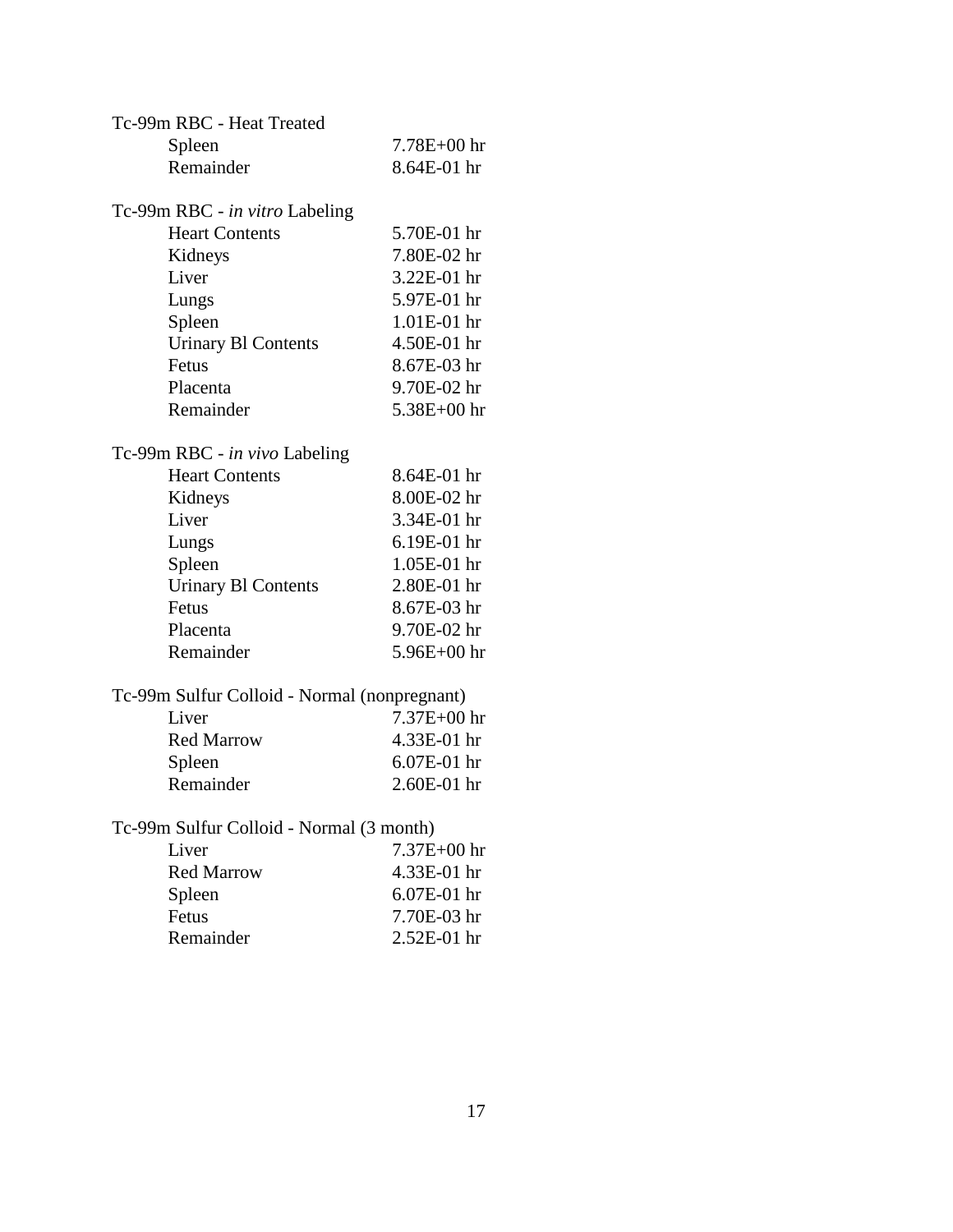| Tc-99m Sulfur Colloid - Normal (6 months) |                 |
|-------------------------------------------|-----------------|
| Liver                                     | $7.37E + 00$ hr |
| <b>Red Marrow</b>                         | 4.33E-01 hr     |
| Spleen                                    | 6.07E-01 hr     |
| Fetus                                     | 2.50E-02 hr     |
| Placenta                                  | 6.90E-02 hr     |
| Remainder                                 | 1.66E-01 hr     |

## Tc-99m Sulfur Colloid - Normal (9 months)

| Liver             | $7.37E + 00$ hr |
|-------------------|-----------------|
| <b>Red Marrow</b> | 4.33E-01 hr     |
| Spleen            | $6.07E-01$ hr   |
| Fetus             | 4.40E-02 hr     |
| Placenta          | $1.01E-01$ hr   |
| Remainder         | $1.15E-01$ hr   |

### Tc-99m Sulfur Colloid - Liver Disease

| $2.78E + 00$ hr |
|-----------------|
| $2.17E + 00$ hr |
| $2.60E + 00$ hr |
| $1.76E-01$ hr   |
| $1.13E + 00$ hr |
|                 |

#### Tc-99m Teboroxime

| <b>Brain</b>               | $1.70E-01$ hr   |
|----------------------------|-----------------|
| Gall Bl Contents           | $2.00E-01$ hr   |
| L L I                      | 4.55E-01 hr     |
| Small Intestine            | $7.14E-01$ hr   |
| ULI                        | 9.28E-01 hr     |
| <b>Heart Wall</b>          | $4.20E-01$ hr   |
| Liver                      | $1.20E + 00$ hr |
| Lungs                      | 3.70E-01 hr     |
| <b>Urinary B1 Contents</b> | 1.76E-01 hr     |
| Remainder                  | $2.65E + 00$ hr |
|                            |                 |
| Tc-99m White Blood Cells   |                 |

| Liver             | $2.17E + 00$ hr |
|-------------------|-----------------|
| <b>Red Marrow</b> | $3.47E + 00$ hr |
| Spleen            | $2.17E + 00$ hr |
| Remainder         | $8.67E-01$ hr   |
|                   |                 |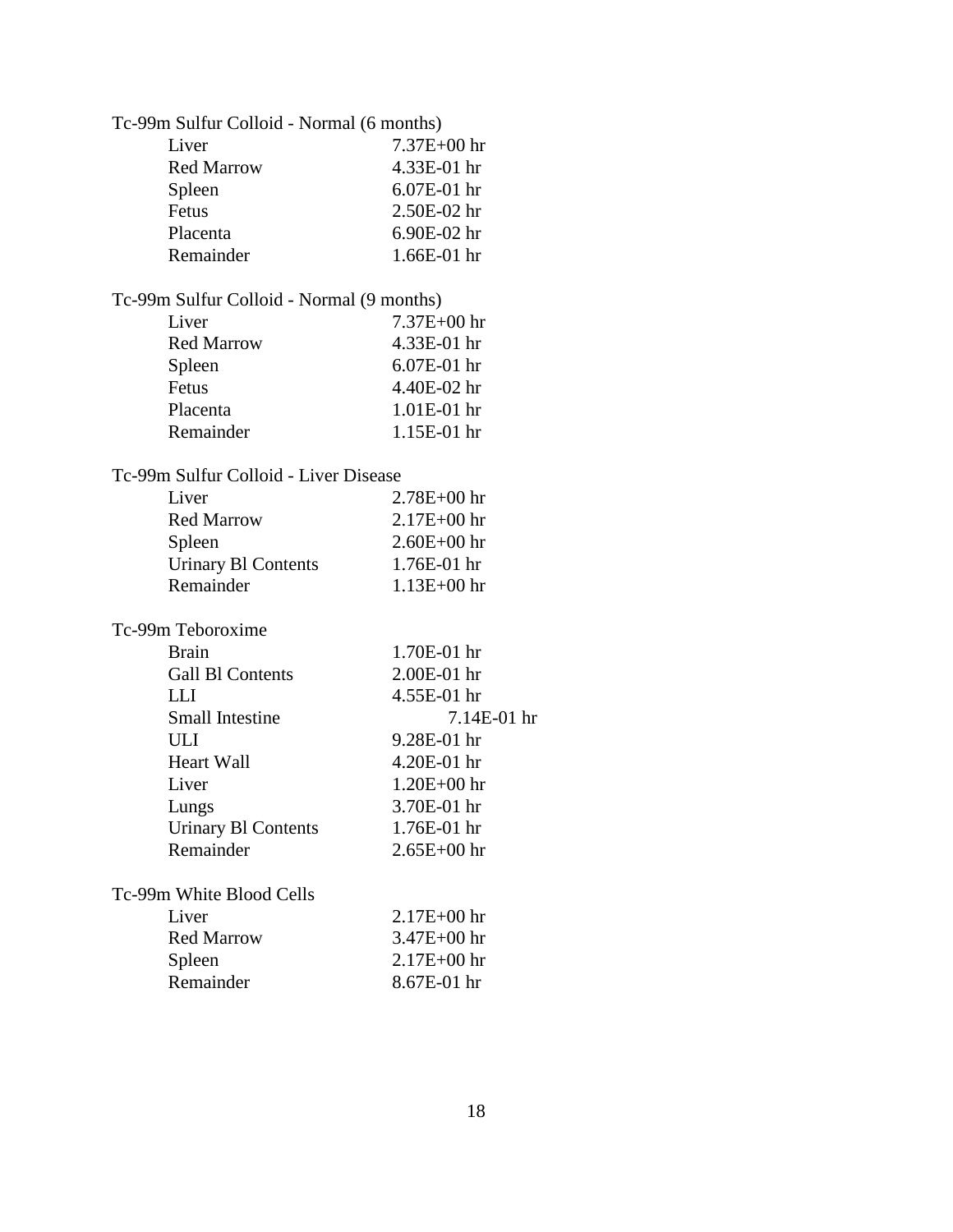| Tl-201 Chloride                                           |                 |
|-----------------------------------------------------------|-----------------|
| <b>Brain</b>                                              | $1.86E + 00$ hr |
| <b>LLI</b>                                                | $2.70E + 00$ hr |
| <b>Small Intestine</b>                                    | $1.10E + 01$ hr |
| Stomach                                                   | $2.19E + 00$ hr |
| ULI                                                       | $3.60E + 00$ hr |
| <b>Heart Wall</b>                                         | $2.53E + 00$ hr |
| Kidneys                                                   | $4.02E + 00$ hr |
| Liver                                                     | $3.61E + 00$ hr |
| Lungs                                                     | 8.00E-01 hr     |
| <b>Testes</b>                                             | $1.05E + 00$ hr |
| Thyroid                                                   | 4.30E-01 hr     |
| <b>Urinary Bl Contents</b>                                | 9.13E-02 hr     |
| Remainder                                                 | $5.15E + 01$ hr |
|                                                           |                 |
| Xe-127, 5 Minute Rebreathing, 5 Liter Spirometer Volume   |                 |
| Lungs                                                     | 2.20E-02 hr     |
| Remainder                                                 | 2.44E-01 hr     |
| Xe-127, 5 Minute Rebreathing, 7.5 Liter Spirometer Volume |                 |
| Lungs                                                     | 1.70E-02 hr     |
| Remainder                                                 | 1.34E-01 hr     |
|                                                           |                 |
| Xe-127, 5 Minute Rebreathing, 10 Liter Spirometer Volume  |                 |
| Lungs                                                     | 1.30E-02 hr     |
| Remainder                                                 | 1.47E-01 hr     |
|                                                           |                 |
| Xe-133, 5 Minute Rebreathing, 5 Liter Spirometer Volume   | 2.20E-02 hr     |
| Lungs<br>Remainder                                        | 2.44E-01 hr     |
|                                                           |                 |
| Xe-133, 5 Minute Rebreathing, 7.5 Liter Spirometer Volume |                 |
| Lungs                                                     | 1.70E-02 hr     |
| Remainder                                                 | 1.34E-01 hr     |
|                                                           |                 |
| Xe-133, 5 Minute Rebreathing, 10 Liter Spirometer Volume  |                 |
| Lungs                                                     | 1.30E-02 hr     |
| Remainder                                                 | 1.47E-01 hr     |
| Xe-133, Injection                                         |                 |
| <b>Heart Contents</b>                                     | 1.84E-02 hr     |
| Lungs                                                     | 8.76E-02 hr     |
| Remainder                                                 | 2.60E-03 hr     |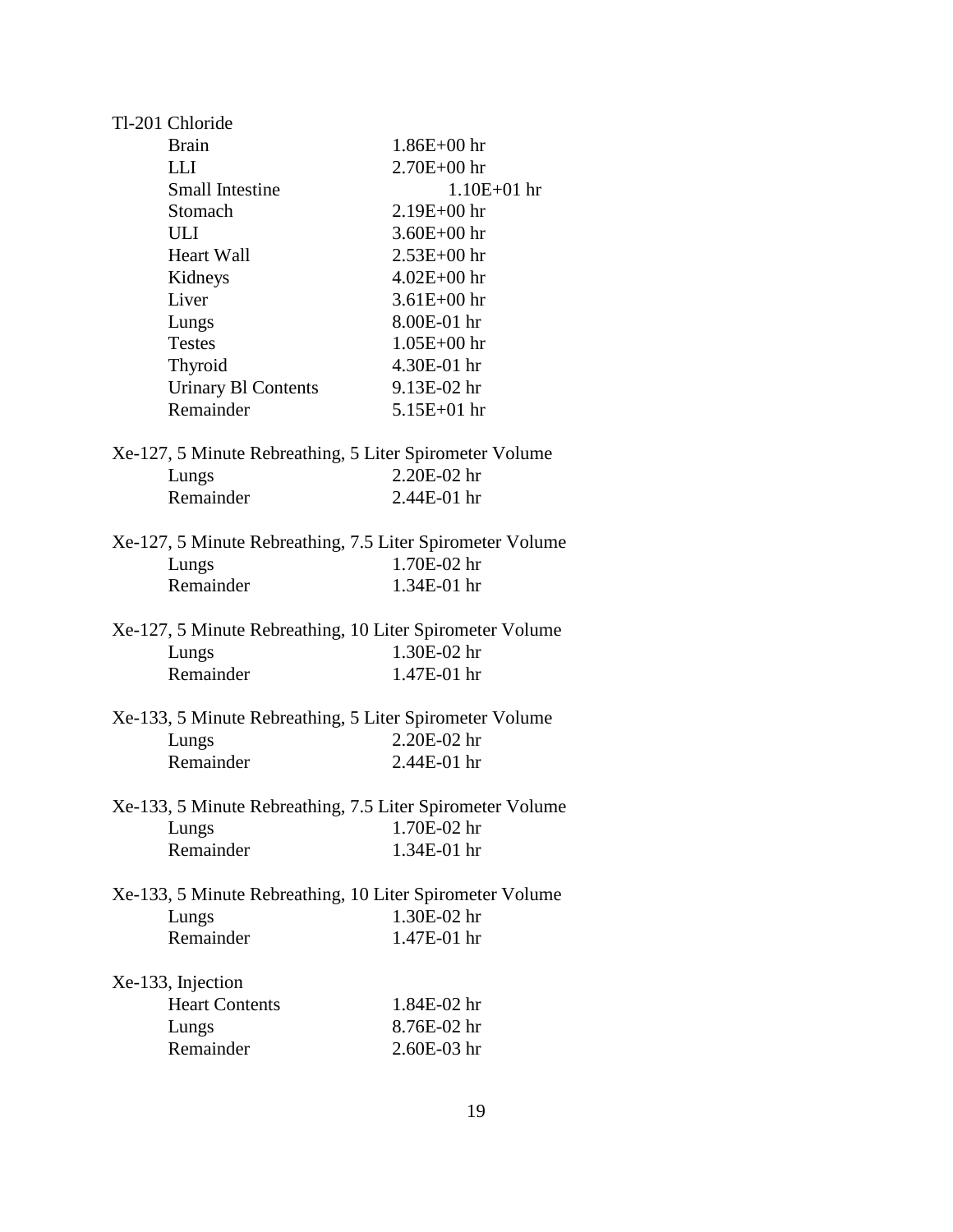|                                             | Early       | 3 Month     | 6 Month     | 9 Month     |
|---------------------------------------------|-------------|-------------|-------------|-------------|
| Radiopharmaceutical                         | mGy/MBq     | mGy/MBq     | mGy/MBq     | mGy/MBq     |
| Co-57 Vitamin B-12, Normal-<br>Flushing     | $1.0E + 00$ | 6.8E-01     | 8.4E-01     | 8.8E-01     |
| Co-57 Vitamin B-12, Normal-No<br>Flushing   | $1.5E + 00$ | $1.0E + 00$ | $1.2E + 00$ | $1.3E + 00$ |
| Co-57 Vitamin B-12, PA-<br>Flushing         | $2.1E-01$   | 1.7E-01     | 1.7E-01     | $1.5E-01$   |
| Co-57 Vitamin B-12, PA-No<br>Flushing       | 2.8E-01     | $2.1E-01$   | $2.2E-01$   | $2.0E-01$   |
| Co-58 Vitamin B-12, Normal-<br>Flushing     | $2.5E+00$   | $1.9E + 00$ | $2.1E + 00$ | $2.1E + 00$ |
| Co-58 Vitamin B-12, Normal- No<br>Flushing  | $3.7E + 00$ | $2.8E + 00$ | $3.1E + 00$ | $3.1E + 00$ |
| Co-58 Vitamin B-12, PA-Flushing             | 8.3E-01     | 7.4E-01     | $6.4E-01$   | 4.8E-01     |
| Co-58 Vitamin B-12, PA-No<br>Flushing       | 9.8E-01     | 8.5E-01     | $7.6E-01$   | $6.0E-01$   |
| Co-60 Vitamin B-12, Normal-<br>Flushing     | $3.7E + 01$ | $2.8E + 01$ | $3.1E + 01$ | $3.2E + 01$ |
| Co-60 Vitamin B-12, Normal - No<br>Flushing | $5.5E + 01$ | $4.2E + 01$ | $4.7E + 01$ | $4.7E + 01$ |
|                                             |             |             |             |             |

**Table 2.** Absorbed Dose Estimates to the Embryo/Fetus Per Unit Activity of Radiopharmaceutical Administered to the Mother (shading indicates maternal and fetal self dose contributions).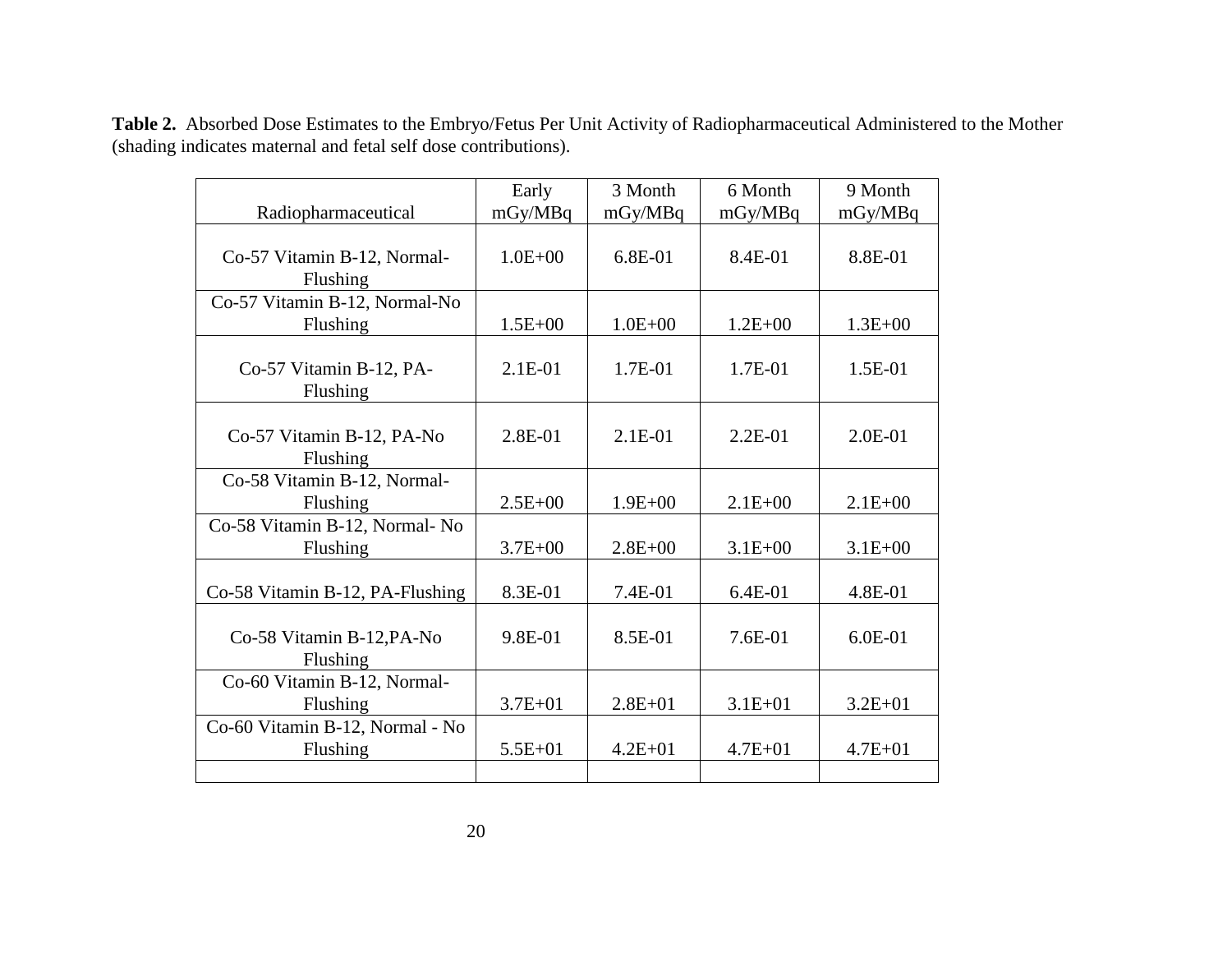| Co-60 Vitamin B-12, PA-Flushing       | $5.9E + 00$ | $4.7E + 00$ | $4.8E + 00$ | $4.5E + 00$ |
|---------------------------------------|-------------|-------------|-------------|-------------|
|                                       | Early       | 3 Month     | 6 Month     | 9 Month     |
| Radiopharmaceutical                   | mGy/MBq     | mGy/MBq     | mGy/MBq     | mGy/MBq     |
| Co-60 Vitamin B-12, PA-No<br>Flushing | $8.3E + 00$ | $6.5E + 00$ | $6.8E + 00$ | $6.5E + 00$ |
| <b>F-18 FDG</b>                       | 2.7E-02     | 1.7E-02     | 9.4E-03     | 8.1E-03     |
| F-18 Sodium Fluoride                  | $2.2E-02$   | 1.7E-02     | 7.5E-03     | 6.8E-03     |
| Ga-67 Citrate                         | 9.3E-02     | 2.0E-01     | 1.8E-01     | 1.3E-01     |
| I-123 Hippuran                        | 3.1E-02     | 2.4E-02     | 8.4E-03     | 7.9E-03     |
| I-123 IMP                             | 1.9E-02     | 1.1E-02     | 7.1E-03     | 5.9E-03     |
| $I-123$ MIBG                          | 1.8E-02     | 1.2E-02     | 6.8E-03     | $6.2E-03$   |
| I-123 Sodium Iodide                   | 2.0E-02     | 1.4E-02     | 1.1E-02     | 9.8E-03     |
| I-124 Sodium Iodide                   | 1.4E-01     | 1.0E-01     | 5.9E-02     | 4.6E-02     |
| <b>I-125 HAS</b>                      | 2.5E-01     | 7.8E-02     | 3.8E-02     | 2.6E-02     |
| $I-125$ IMP                           | 3.2E-02     | 1.3E-02     | 4.8E-03     | 3.6E-03     |
| <b>I-125 MIBG</b>                     | 2.6E-02     | 1.1E-02     | 4.1E-03     | 3.4E-03     |
| I-125 Sodium Iodide                   | 1.8E-02     | 9.5E-03     | 3.5E-03     | 2.3E-03     |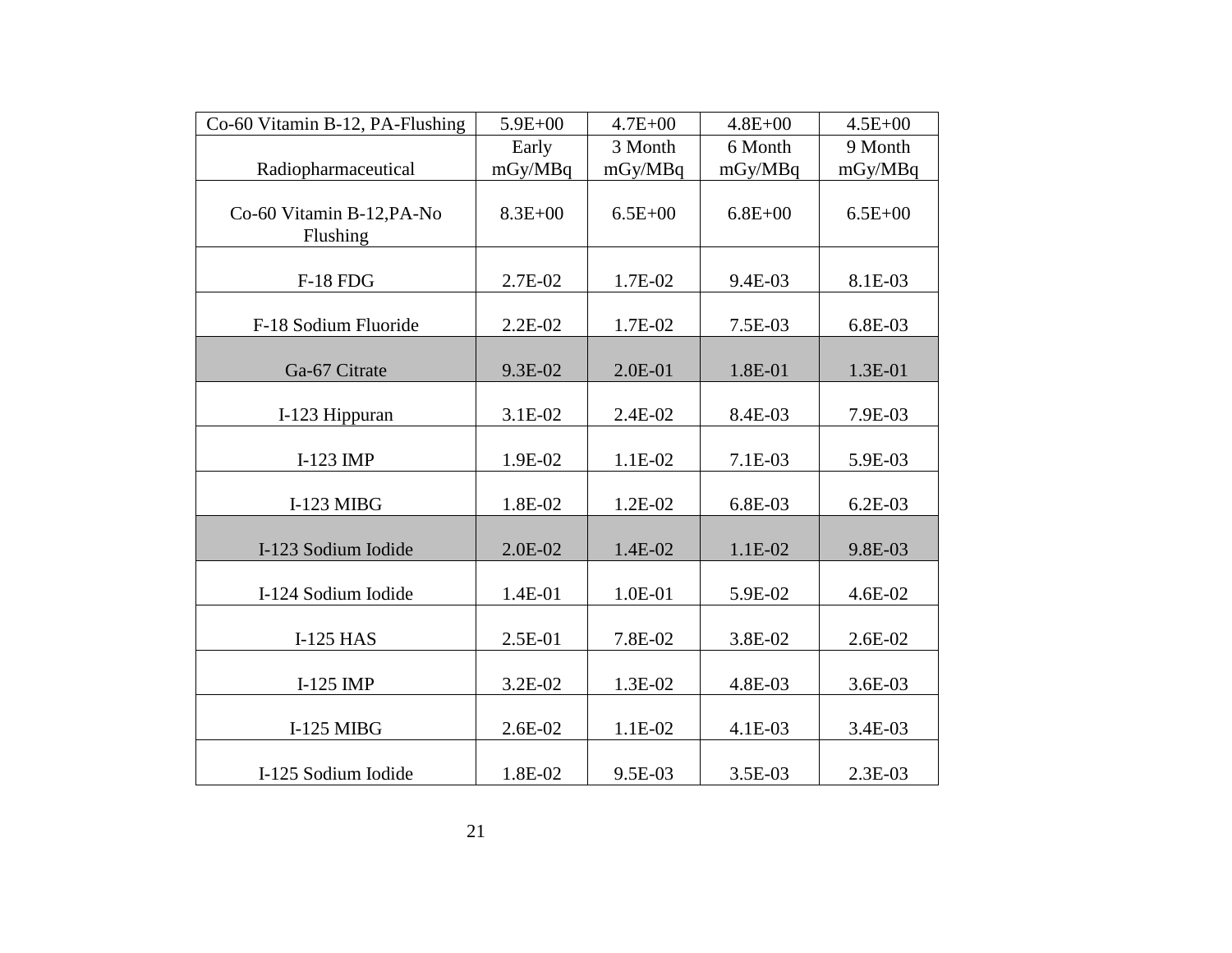| Radiopharmaceutical      | Early<br>mGy/MBq | 3 Month<br>mGy/MBq | 6 Month<br>mGy/MBq | 9 Month<br>mGy/MBq |
|--------------------------|------------------|--------------------|--------------------|--------------------|
| I-130 Sodium Iodide      | 1.8E-01          | 1.3E-01            | 7.6E-02            | 5.7E-02            |
| I-131 Hippuran           | 6.4E-02          | 5.0E-02            | 1.9E-02            | 1.8E-02            |
| <b>I-131 HAS</b>         | 5.2E-01          | 1.8E-01            | 1.6E-01            | 1.3E-01            |
| <b>I-131 MAA</b>         | 6.7E-02          | 4.2E-02            | 4.0E-02            | 4.2E-02            |
| I-131 MIBG               | 1.1E-01          | 5.4E-02            | 3.8E-02            | 3.5E-02            |
| I-131 Sodium Iodide      | 7.2E-02          | 6.8E-02            | $2.3E-01$          | 2.7E-01            |
| I-131 Rose Bengal        | 2.2E-01          | 2.2E-01            | 1.6E-01            | 9.0E-02            |
| In-111 DTPA              | 6.5E-02          | 4.8E-02            | 2.0E-02            | 1.8E-02            |
| In-111 Pentetreotide     | 8.2E-02          | 6.0E-02            | 3.5E-02            | 3.1E-02            |
| In-111 Platelets         | 1.7E-01          | 1.1E-01            | 9.9E-02            | 8.9E-02            |
| In-111 Red Blood Cells   | $2.2E-01$        | 1.3E-01            | 1.1E-01            | 8.6E-02            |
| In-111 White Blood Cells | 1.3E-01          | 9.6E-02            | 9.6E-02            | 9.4E-02            |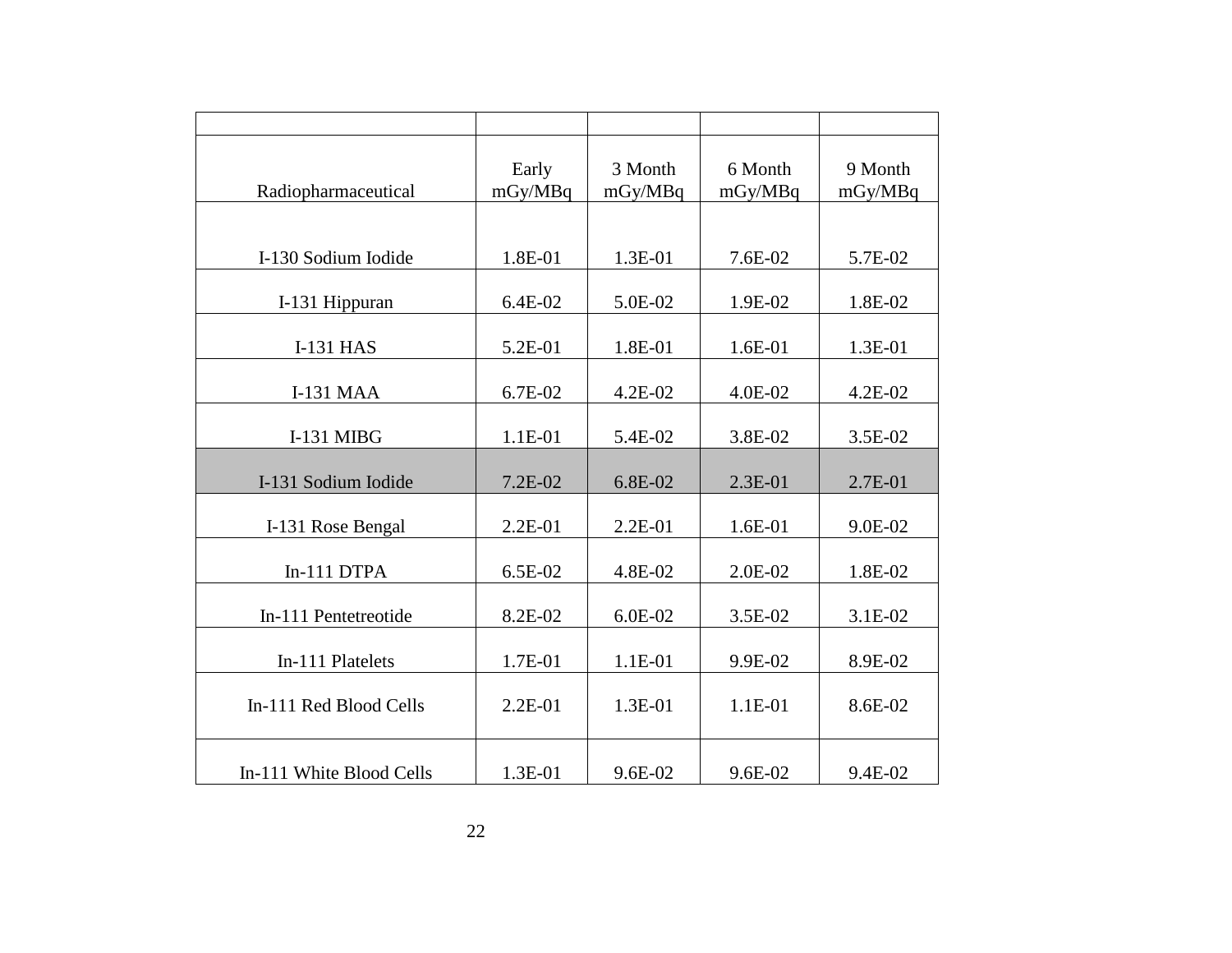|                             | Early     | 3 Month   | 6 Month | 9 Month   |
|-----------------------------|-----------|-----------|---------|-----------|
| Radiopharmaceutical         | mGy/MBq   | mGy/MBq   | mGy/MBq | mGy/MBq   |
|                             |           |           |         |           |
| Tc-99m Albumin Microspheres | 4.1E-03   | 3.0E-03   | 2.5E-03 | $2.1E-03$ |
|                             |           |           |         |           |
| Tc-99m Disofenin            | 1.7E-02   | 1.5E-02   | 1.2E-02 | 6.7E-03   |
|                             |           |           |         |           |
| Tc-99m DMSA                 | 5.1E-03   | 4.7E-03   | 4.0E-03 | 3.4E-03   |
| Tc-99m DTPA                 | $1.2E-02$ | 8.7E-03   | 4.1E-03 | 4.7E-03   |
|                             |           |           |         |           |
| Tc-99m DTPA Aerosol         | 5.8E-03   | 4.3E-03   | 2.3E-03 | 3.0E-03   |
|                             |           |           |         |           |
| Tc-99m Glucoheptonate       | $1.2E-02$ | 1.1E-02   | 5.3E-03 | $4.6E-03$ |
|                             |           |           |         |           |
| Tc-99m HDP                  | 5.2E-03   | 5.4E-03   | 3.0E-03 | $2.5E-03$ |
|                             |           |           |         |           |
| Tc-99m HEDP                 | 7.2E-03   | 5.2E-03   | 2.7E-03 | 2.4E-03   |
|                             |           |           |         |           |
| Tc-99m HMPAO                | 8.7E-03   | 6.7E-03   | 4.8E-03 | 3.6E-03   |
| Tc-99m Human Serum Albumin  | 5.1E-03   | 3.0E-03   |         |           |
|                             |           |           | 2.6E-03 | 2.0E-03   |
| Tc-99m MAA                  | 2.8E-03   | $4.0E-03$ | 5.0E-03 | 4.0E-03   |
|                             |           |           |         |           |
| Tc-99m MAG3                 | 1.8E-02   | 1.4E-02   | 5.5E-03 | 5.2E-03   |
|                             |           |           |         |           |
| Tc-99m MDP                  | 6.1E-03   | 5.4E-03   | 2.7E-03 | $2.4E-03$ |
|                             |           |           |         |           |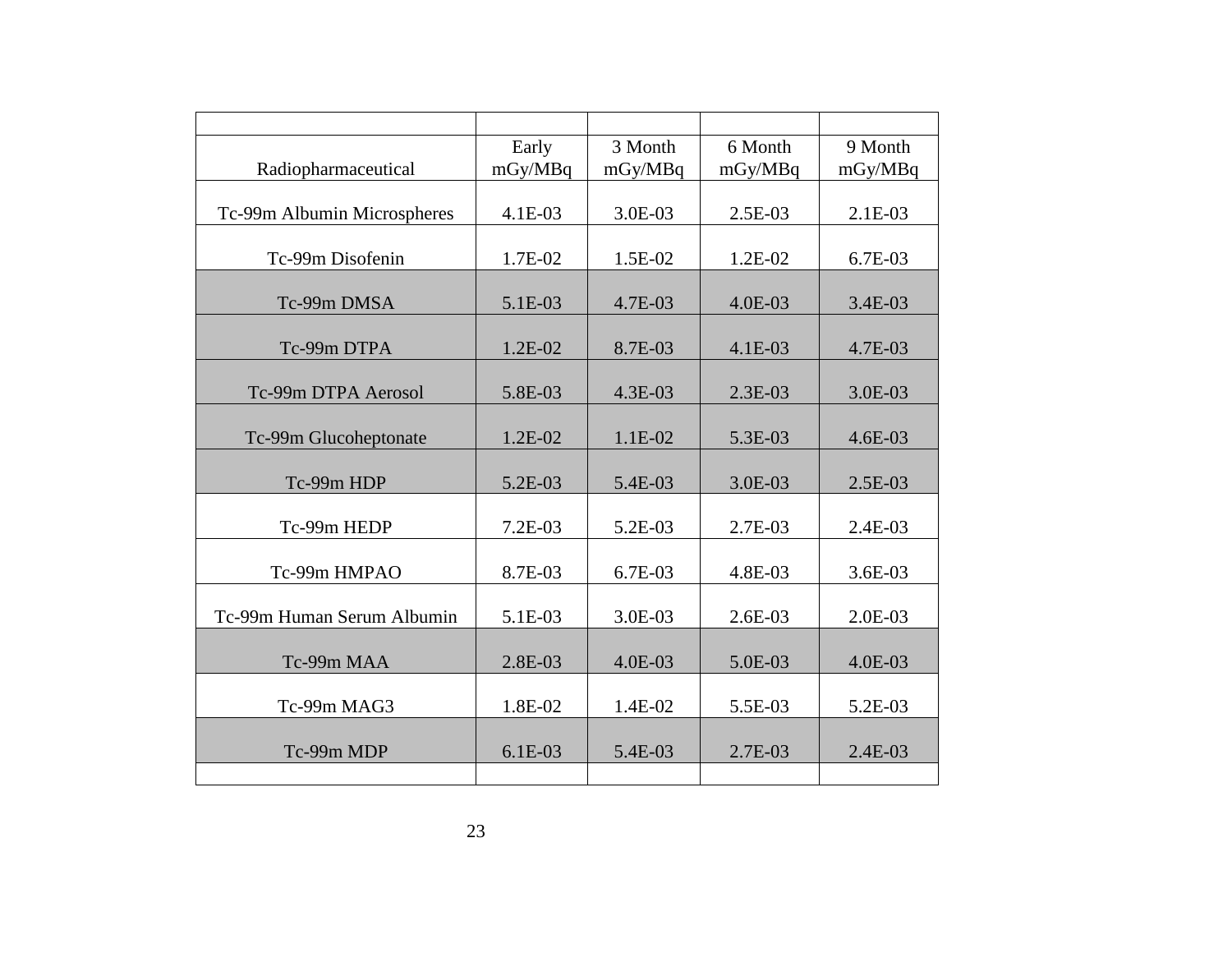| Tc-99m MIBI-rest                  | 1.5E-02   | $1.2E-02$ | 8.4E-03   | 5.4E-03   |
|-----------------------------------|-----------|-----------|-----------|-----------|
|                                   | Early     | 3 Month   | 6 Month   | 9 Month   |
| Radiopharmaceutical               | mGy/MBq   | mGy/MBq   | mGy/MBq   | mGy/MBq   |
|                                   |           |           |           |           |
| Tc-99m MIBI-stress                | 1.2E-02   | 9.5E-03   | 6.9E-03   | 4.4E-03   |
|                                   |           |           |           |           |
| Tc-99m Pertechnetate              | 1.1E-02   | $2.2E-02$ | 1.4E-02   | 9.3E-03   |
|                                   |           |           |           |           |
| Tc-99m PYP                        | $6.0E-03$ | $6.6E-03$ | $3.6E-03$ | 2.9E-03   |
|                                   |           |           |           |           |
| Tc-99m RBC-Heat Treated           | 1.7E-03   | $1.6E-03$ | 2.1E-03   | $2.2E-03$ |
|                                   |           |           |           |           |
| Tc-99m RBC- in vitro              | 6.8E-03   | 4.7E-03   | 3.4E-03   | 2.8E-03   |
|                                   |           |           |           |           |
| Tc-99m RBC- in vivo               | $6.4E-03$ | 4.3E-03   | 3.3E-03   | 2.7E-03   |
|                                   |           |           |           |           |
| Tc-99m Sulfur Colloid - normal    | 1.8E-03   | $2.1E-03$ | $3.2E-03$ | 3.7E-03   |
|                                   |           |           |           |           |
| Tc-99m Sulfur Colloid-Liver       |           |           |           |           |
| Disease                           | 3.2E-03   | 2.5E-03   | 2.8E-03   | 2.8E-03   |
|                                   |           |           |           |           |
| Tc-99m Teboroxime                 | 8.9E-03   | 7.1E-03   | 5.8E-03   | 3.7E-03   |
|                                   |           |           |           |           |
| Tc-99m White Blood Cells          | 3.8E-03   | 2.8E-03   | 2.9E-03   | 2.8E-03   |
|                                   |           |           |           |           |
| T1-201 Chloride                   | 9.7E-02   | 5.8E-02   | 4.7E-02   | 2.7E-02   |
| Xe-127, 5 minute rebreathing, 5   |           |           |           |           |
| liter spirometer volume           | 4.3E-04   | 2.4E-04   | 1.9E-04   | 1.5E-04   |
| Xe-127, 5 minute rebreathing, 7.5 |           |           |           |           |
| liter spirometer volume           | 2.3E-04   | 1.3E-04   | 1.0E-04   | 8.4E-05   |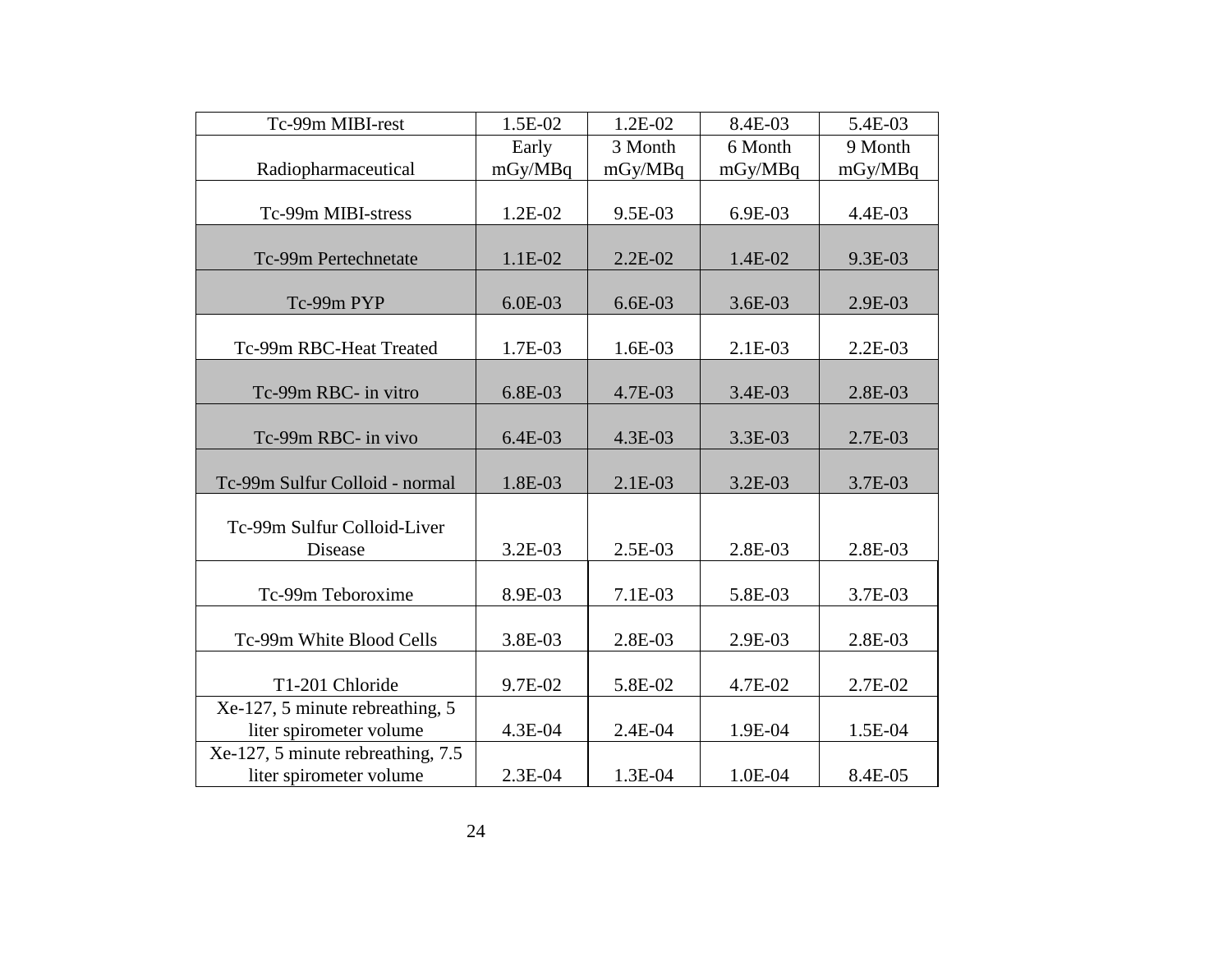|                                   | Early     | 3 Month   | 6 Month   | 9 Month   |
|-----------------------------------|-----------|-----------|-----------|-----------|
| Radiopharmaceutical               | mGy/MBq   | mGy/MBq   | mGy/MBq   | mGy/MBq   |
| Xe-127, 5 minute rebreathing, 10  |           |           |           |           |
| liter spirometer volume           | 2.3E-04   | 1.4E-04   | 1.1E-04   | 9.2E-05   |
| Xe-133, 5 minute rebreathing, 5   |           |           |           |           |
| liter spirometer volume           | 4.1E-04   | 4.8E-05   | 3.5E-05   | $2.6E-05$ |
| Xe-133, 5 minute rebreathing, 7.5 |           |           |           |           |
| liter spirometer volume           | $2.2E-04$ | $2.6E-05$ | 1.9E-05   | 1.5E-05   |
| Xe-133, 5 minute rebreathing, 10  |           |           |           |           |
| liter spirometer volume           | 2.5E-04   | 2.9E-05   | $2.1E-05$ | $1.6E-05$ |
|                                   |           |           |           |           |
| Xe-133, injection                 | 4.9E-06   | 1.0E-06   | 1.4E-06   | 1.6E-06   |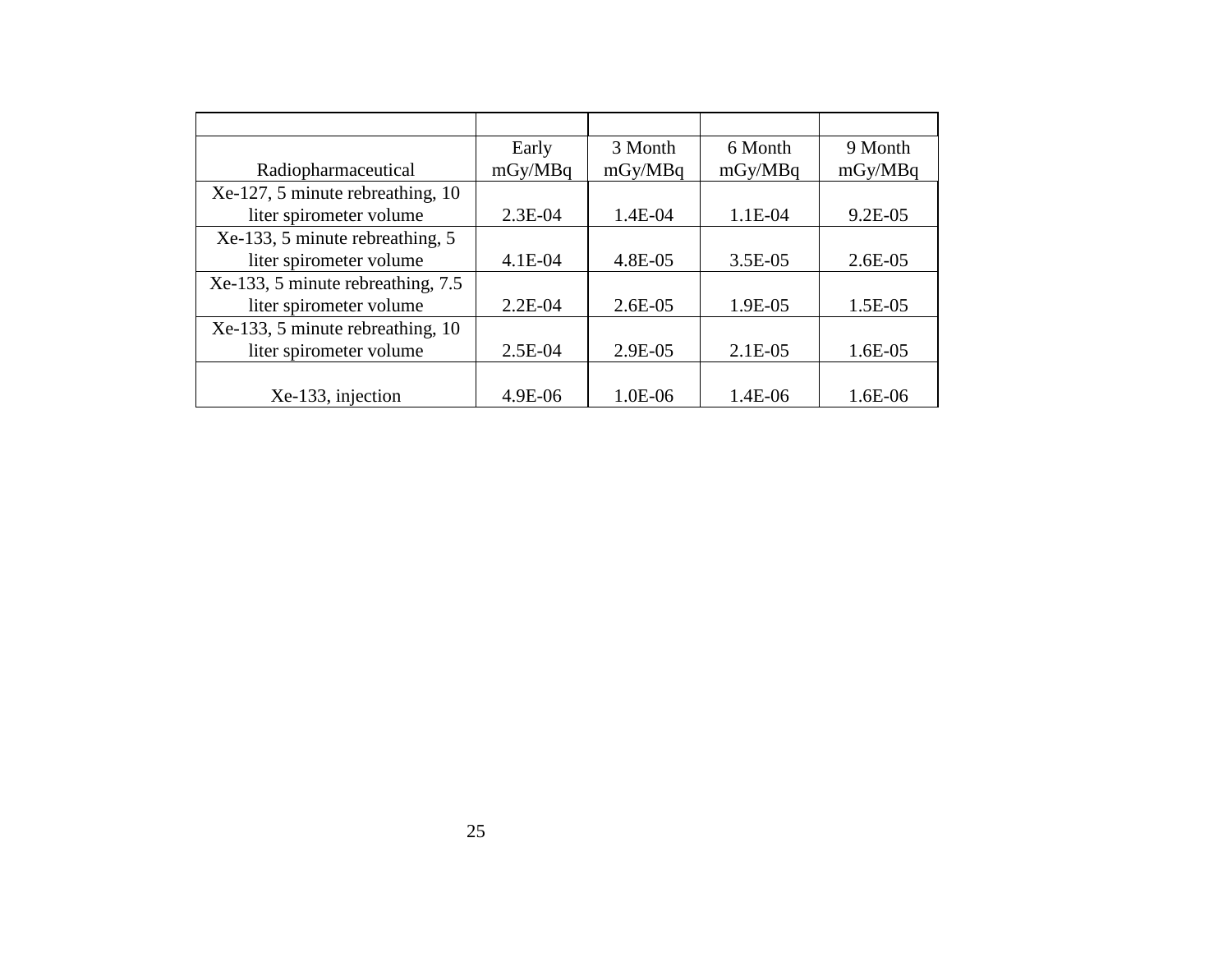|                       | Activity | Early         | 3 Month     | 6 Month        | 9 Month     |
|-----------------------|----------|---------------|-------------|----------------|-------------|
| Procedure             | MBq      | mGy           | mGy         | mGy            | mGy         |
|                       | (mCi)    | (rad)         | (rad)       | $\text{(rad)}$ | (rad)       |
| Co-57 Vitamin B-12    | 0.04     | 4.0E-02       | 2.7E-02     | 3.4E-02        | $3.5E-02$   |
| Normal-Flushing       | (0.001)  | $(4.0E-03)$   | $(2.7E-03)$ | $(3.4E-030)$   | $(3.5E-03)$ |
| Co-57 Vitamin B-12    | 0.04     | 6.0E-02       | 4.0E-02     | 4.8E-02        | 5.2E-02     |
| Normal- No Flushing   | (0.001)  | $(6.0E-03)$   | $(4.0E-03)$ | $(4.8E-03)$    | $(5.2E-03)$ |
| Co-57 Vitamin B-12    |          |               |             |                |             |
| Pernicious            | 0.04     | 8.4E-03       | 6.8E-03     | 6.8E-03        | $6.0E-03$   |
| Anemia-Flushing       | (0.001)  | $(8.4E-004)$  | $(6.8E-04)$ | $(6.8E-04)$    | $(6.0e-04)$ |
| Co-57 Vitamin B-12    |          |               |             |                |             |
| Pernicious Anemia-No  | 0.04     | 1.1E-02       | 8.4E-03     | 8.8E-03        | 8.0E-03     |
| Flushing              | (0.001)  | $(1.1E-03)$   | $(8.4E-04)$ | $(8.4E-04)$    | $(8.0E-04)$ |
| Co-58 Vitamin B-12    | 0.03     | 7.5E-02       | 5.7E-02     | 6.3E-02        | 6.3E-02     |
| Normal-Flushing       | (0.0008) | $(7.5E-03)$   | $(5.7E-03)$ | $(6.3E-03)$    | $(6.3E-03)$ |
| Co-58 Vitamin B-12    | 0.03     | 1.1E-01       | 8.4E-02     | 9.3E-02        | 9.3E-02     |
| Normal-No Flushing    | (0.0008) | $(1.1E-02)$   | $(8.4E-03)$ | $(9.3E-03)$    | $(9.3E-03)$ |
| Co-58 Vitamin B-12    |          |               |             |                |             |
| Pernicious Anemia- No | 0.03     | 2.9E-02       | $2.6E-02$   | $2.3E-02$      | 1.8E-02     |
| Flushing              | (0.0008) | $(2.9E-03)$   | $(2.6E-03)$ | $(2.3E-03)$    | $(1.8E-03)$ |
|                       | 370      | $1.0E + 01$   | $6.3E + 00$ | $3.5E + 00$    | $3.0E + 00$ |
| <b>F-18 FDG</b>       | (10)     | $(1.0E+00)$   | $(6.3E-01)$ | $(3.5E-01)$    | $(3.0E-01)$ |
|                       | 190      | $1.8E + 01$   | $3.8E + 01$ | $3.4E + 01$    | $2.5E + 01$ |
| Ga-67 Citrate         | (5)      | $(1.8E + 00)$ | $(3.8E+00)$ | $(3.4E+00)$    | $(2.5E+00)$ |

Table 3. Fetal Dose Estimates from Various Nuclear Medicine Procedures (shading indicates maternal and fetal self dose contributions)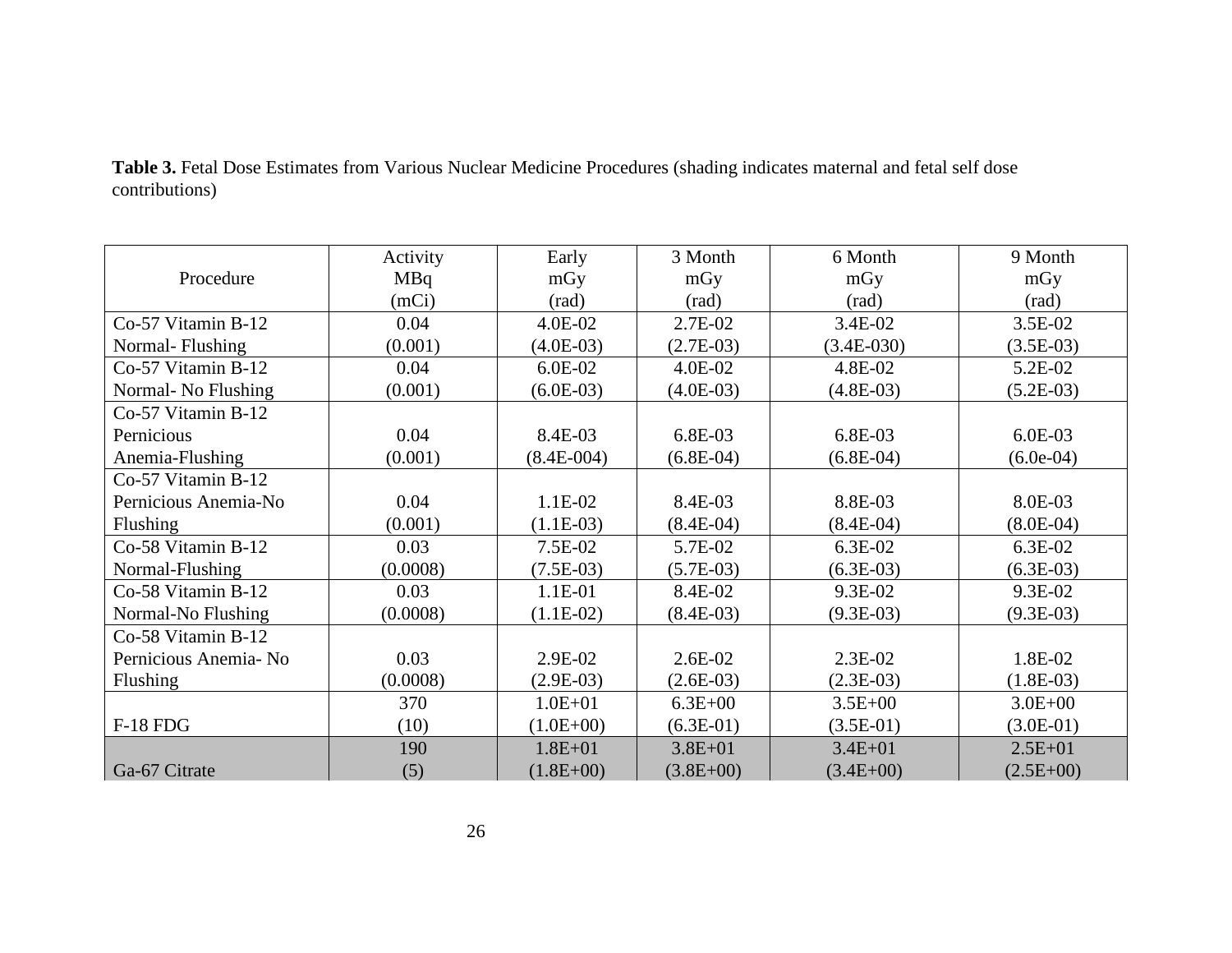|                      | Activity       | Early          | 3 Month        | 6 Month        | 9 Month        |
|----------------------|----------------|----------------|----------------|----------------|----------------|
| Procedure            | MBq            | mGy            | mGy            | mGy            | mGy            |
|                      | (mCi)          | $\text{(rad)}$ | $\text{(rad)}$ | $\text{(rad)}$ | $\text{(rad)}$ |
|                      | $\overline{4}$ | 4.4E-02        | 3.0E-02        | 2.7E-02        | 2.8E-02        |
| Hg-197 Chlormerodrin | (0.1)          | $(4.4E-03)$    | $(3.0E-03)$    | $(2.7E-03)$    | $(2.8E-03)$    |
|                      | 75             | $2.3 + 00$     | $1.8E + 00$    | 6.3E-01        | 539E-01        |
| I-123 Hippuran       | (2)            | $(2.3E-01)$    | $(1.8E-01)$    | $(6.3E-02)$    | $(5.9E-02)$    |
|                      | 200            | $3.8E + 00$    | $2.2E + 00$    | $1.4E + 00$    | $1.2E + 00$    |
| I-123 IMP            | (5.5)          | $(3.8E-01)$    | $(2.2E-01)$    | $(1.4E-01)$    | $(1.2E-01)$    |
|                      |                |                |                |                |                |
| $I-123$ mIBG         |                |                |                |                |                |
|                      | 350            | $6.3E + 00$    | $4.2E + 00$    | $2.4E + 00$    | $2.2E + 00$    |
| phaeochromocytoma    | (9.5)          | $(6.3E-01)$    | $(4.2E-01)$    | $(2.4E-01)$    | $(2.2E-01)$    |
|                      | 80             | $1.4E + 00$    | 9.6E-01        | 5.4E-01        | 5.0E-01        |
| cecholamine tumor    | (2)            | $(1.4E-010)$   | $(9.6E-02)$    | $(5.4E-02)$    | $(5.0E-02)$    |
|                      |                |                |                |                |                |
| I-123 Sodium Iodide  |                |                |                |                |                |
|                      | 30             | $6.0E-01$      | $4.2E - 01$    | 3.3E-01        | 2.9E-01        |
| thyroid uptake study | (0.8)          | $(6.0E-02)$    | $(4.2E-02)$    | $(3.3E-02)$    | $(2.9E-02)$    |
|                      | 15             | 3.0E-01        | $2.1E-01$      | 1.7E-01        | 1.4E-02        |
| thyroid imaging      | (0.4)          | $(3.0E-02)$    | $(2.1E-02)$    | $(1.7E-02)$    | $(1.4E-03)$    |
|                      | $\overline{2}$ | 5.0E-01        | $1.6E-01$      | 7.6E-02        | 5.2E-02        |
| <b>I-125 HAS</b>     | (0.05)         | $(5.0E-02)$    | $(1.6E-02)$    | $(7.6E-03)$    | $(5.2E-03)$    |
|                      |                | 1.8E-02        | 9.5E-03        | 3.5E-03        | 2.3E-03        |
| I-125 NaI            | (0.03)         | $(1.8E-03)$    | $(9.5E-04)$    | $(3.5E-04)$    | $(2.3E-04)$    |
|                      |                |                |                |                |                |
| I-131 Hippuran       |                |                |                |                |                |
|                      | 1.3            | 8.3E-02        | 6.5E-02        | 2.5E-02        | $2.3E-02$      |
| renal function       | (0.035)        | $(8.3E-03)$    | $(6.5E-03)$    | $(2.5E-03)$    | $(2.3E-03)$    |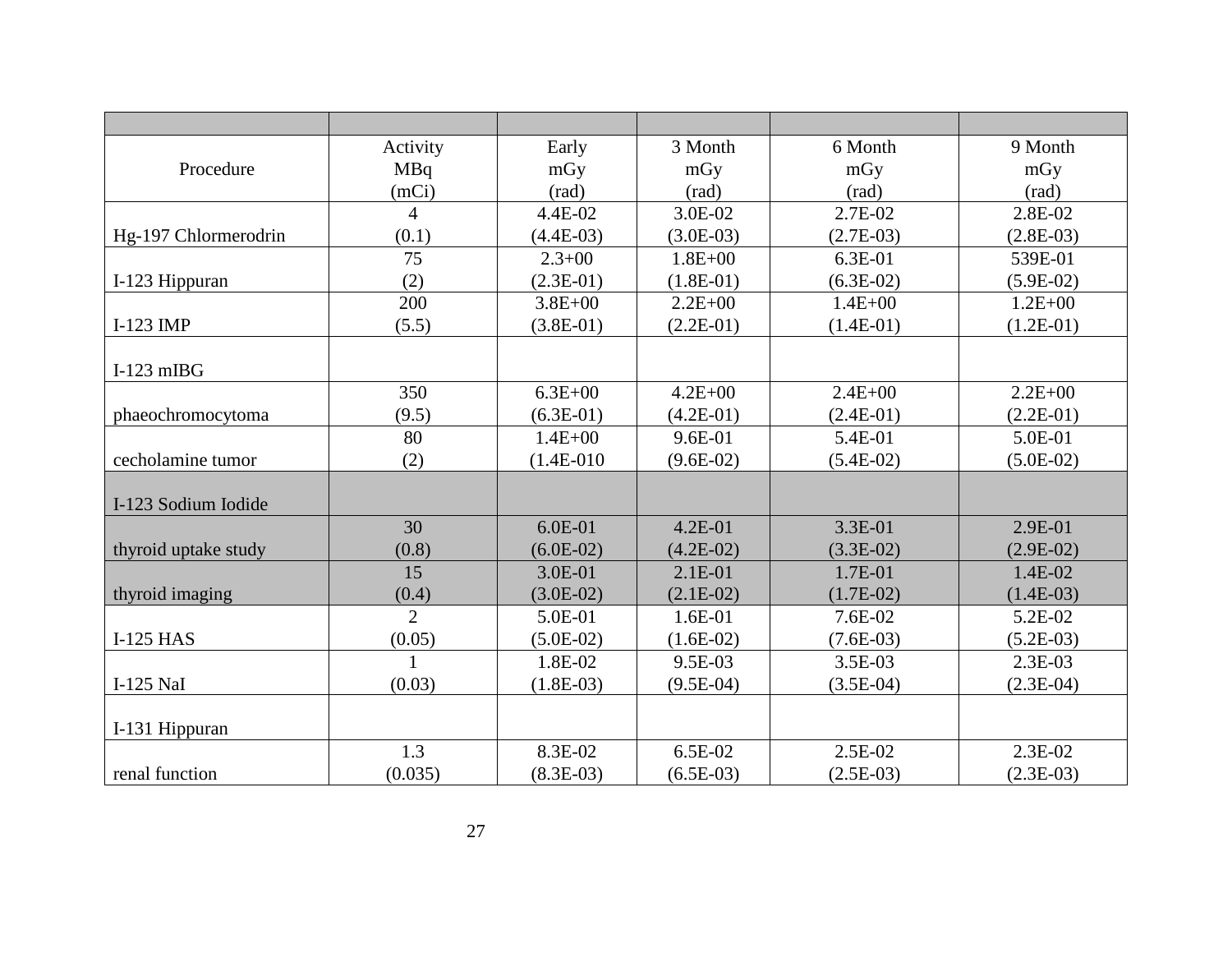|                            | Activity       | Early       | 3 Month        | 6 Month        | 9 Month     |
|----------------------------|----------------|-------------|----------------|----------------|-------------|
| Procedure                  | <b>MBq</b>     | mGy         | mGy            | mGy            | mGy         |
|                            | (mCi)          | (rad)       | $\text{(rad)}$ | $\text{(rad)}$ | (rad)       |
| I-131 Hippuran             | 1.3            | 8.3E-02     | 6.5E-02        | 2.5E-02        | 2.3E-02     |
| renal imaging              | (0.035)        | $(8.3E-03)$ | $(6.5E-03)$    | $(2.5E-03)$    | $(2.3E-03)$ |
|                            | 0.5            | $2.6E-01$   | 9.0E-02        | 8.0E-02        | 6.5E-02     |
| I-131 HSA                  | (0.013)        | $(2.6E-02)$ | $(9.0E-03)$    | $(8.0E-03)$    | $(6.5E-03)$ |
|                            |                |             |                |                |             |
|                            | 55             | $3.7E + 00$ | $2.3E + 00$    | $2.2E + 00$    | $2.3E + 00$ |
| <b>I-131 MAA</b>           | (1.5)          | $(3.7E-01)$ | $(2.3E-01)$    | $(2.3E-01)$    | $(2.3E-01)$ |
|                            | 20             | $2.2e+00$   | $1.1E + 00$    | 7.6E-01        | 7.0E-01     |
| I-131 MIBG                 | (0.5)          | $(2.2e-01)$ | $(1.1E-01)$    | $(7.6E-02)$    | $(7.0E-02)$ |
|                            |                |             |                |                |             |
| I-131 NaI (Diagnostic)     |                |             |                |                |             |
|                            | 0.55           | 4.0E-02     | 3.7E-02        | $1.3E-01$      | $1.5E-01$   |
| thyroid uptake             | (0.015)        | $(4.0E-03)$ | $(3.7E-03)$    | $(1.3E-02)$    | $(1.5E-02)$ |
|                            |                |             |                |                |             |
|                            | $\overline{4}$ | 2.9E-01     | 2.7E-01        | 9.2E-01        | $1.1E + 00$ |
| scintiscanning             | (0.11)         | $(2.9E-02)$ | $(2.7E-02)$    | $(9.2E-02)$    | $(1.1E-01)$ |
|                            |                |             |                |                |             |
| localization of extra-     | 40             | $2.9E + 00$ | $2.7E + 00$    | $9.2E + 00$    | $1.1E + 01$ |
| thyroid metastases         | (1.1)          | $(2.9E-01)$ | $(2.7E-01)$    | $(9.2E-01)$    | $(1.1E+00)$ |
| <b>I-131 NaI</b>           |                |             |                |                |             |
| (Therapeutic)              |                |             |                |                |             |
|                            | 350            | $2.5E + 01$ | $2.3E + 01$    | $8.1E + 01$    | $9.5E + 01$ |
| hyperthyroidism            | (9.5)          | $(2.5E+00)$ | $(2.3E+00)$    | $(8.1E+00)$    | $(9.5E+00)$ |
|                            |                |             |                |                |             |
| ablation of normal thyroid | 1900           | $1.4E + 02$ | $1.3E + 02$    | $4.4E + 02$    | $5.1E + 02$ |
| tissue                     | (50)           | $(1.4E+01)$ | $(1.3E+01)$    | $(4.4E+01)$    | $(5.1E+01)$ |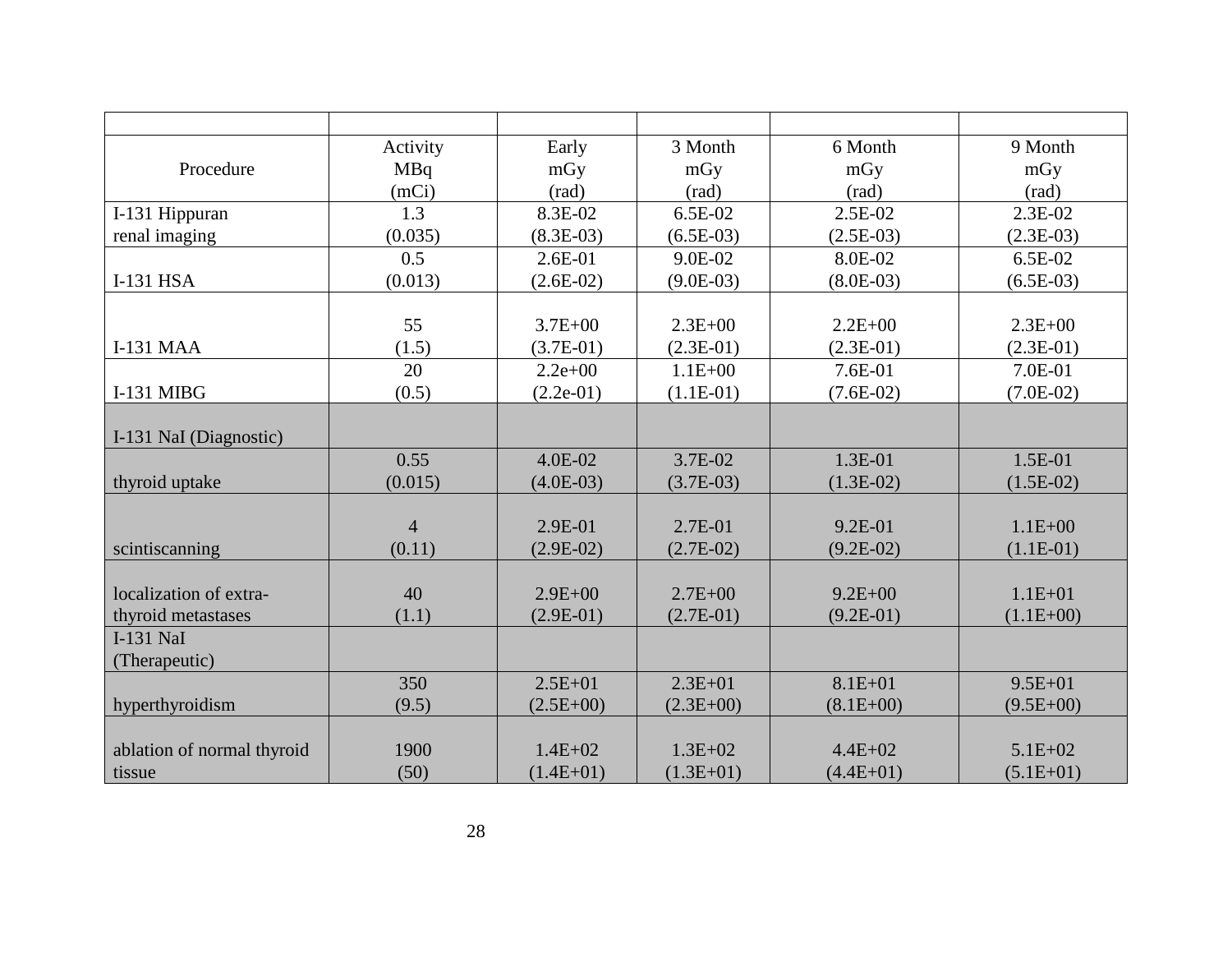|                         | Activity   | Early          | 3 Month        | 6 Month        | 9 Month     |
|-------------------------|------------|----------------|----------------|----------------|-------------|
| Procedure               | <b>MBq</b> | mGy            | mGy            | mGy            | mGy         |
|                         | (mCi)      | $\text{(rad)}$ | $\text{(rad)}$ | $\text{(rad)}$ | (rad)       |
|                         | 0.04       | 8.8E-03        | 8.8E-03        | 6.4E-03        | 3.6E-03     |
| I-131 Rose Bengal       | (0.001)    | $(8.8E-04)$    | $(8.8E-04)$    | $(6.4E-04)$    | $(3.6E-04)$ |
|                         | 20         | $1.3E + 00$    | 9.6E-014       | 4.0E-01        | 3.6E-01     |
| In-111 DTPA             | (0.5)      | $(1.3E-01)$    | $(9.6E-02)$    | $(4.0E-02)$    | $(3.6E-02)$ |
|                         |            |                |                |                |             |
| In-111 Pentetreotide    |            |                |                |                |             |
|                         | 110        | $9.0E + 00$    | $6.6E + 00$    | $3.8E + 00$    | $3.4E + 00$ |
| planar imaging          | (3)        | $(9.0E-01)$    | $(6.6E-01)$    | $(3.8E-01)$    | $(3.4E-01)$ |
|                         | 230        | $1.9E + 01$    | $1.4E + 01$    | $8.0E + 00$    | $7.0E + 00$ |
| <b>SPECT</b> imaging    | (6)        | $(1.9E + 00)$  | $(1.4E+00)$    | $(8.0E-01)$    | $(7.0E-01)$ |
|                         | 10         | $1.7E + 00$    | $1.1E + 00$    | 9.9E-01        | 8.9E-01     |
| In-111 Platelets        | (0.25)     | $(1.7E-01)$    | $(1.1E-01)$    | $(9.9E-02)$    | $(8.9E-02)$ |
|                         |            |                |                |                |             |
|                         | 20         | $2.6E + 00$    | $1.9E + 00$    | $1.9E + 00$    | $1.9E + 00$ |
| In-111 White Blood Cell | (0.5)      | $(2.6E-01)$    | $(1.9E-01)$    | $(1.9E-01)$    | $(1.9E-01)$ |
|                         | 600        | 1.1E-04        | 1.0E-04        | 1.6E-04        | 2.0E-04     |
| Kr-81m Gas              | (15)       | $(1.1E-05)$    | $(1.0E-05)$    | $(1.6E-05)$    | $(2.0E-05)$ |
|                         | 350        | $6.0E + 00$    | $5.2E + 00$    | $4.2E + 00$    | $2.3E + 00$ |
| Tc-99m Disofenin        | (9.5)      | $(6.0E-01)$    | $(5.2E-01)$    | $(4.2E-01)$    | $(2.3E-01)$ |
|                         | 220        | $1.1E + 00$    | $1.0E + 00$    | 8.8E-01        | 7.5E-01     |
| Tc-99m DMSA             | (6)        | $(1.1E-01)$    | $(1.0E-01)$    | $(8.8E-02)$    | $(7.5E-02)$ |
|                         |            |                |                |                |             |
| Tc-99m DTPA             |            |                |                |                |             |
|                         |            |                |                |                |             |
| kidney imaging $&$      | 750        | $9.0E + 00$    | $6.5E + 00$    | $3.1E + 00$    | $3.5E + 00$ |
| glomerular filtration   | (20)       | $(9.0E-01)$    | $(6.5E-01)$    | $(3.1E-01)$    | $(3.5E-01)$ |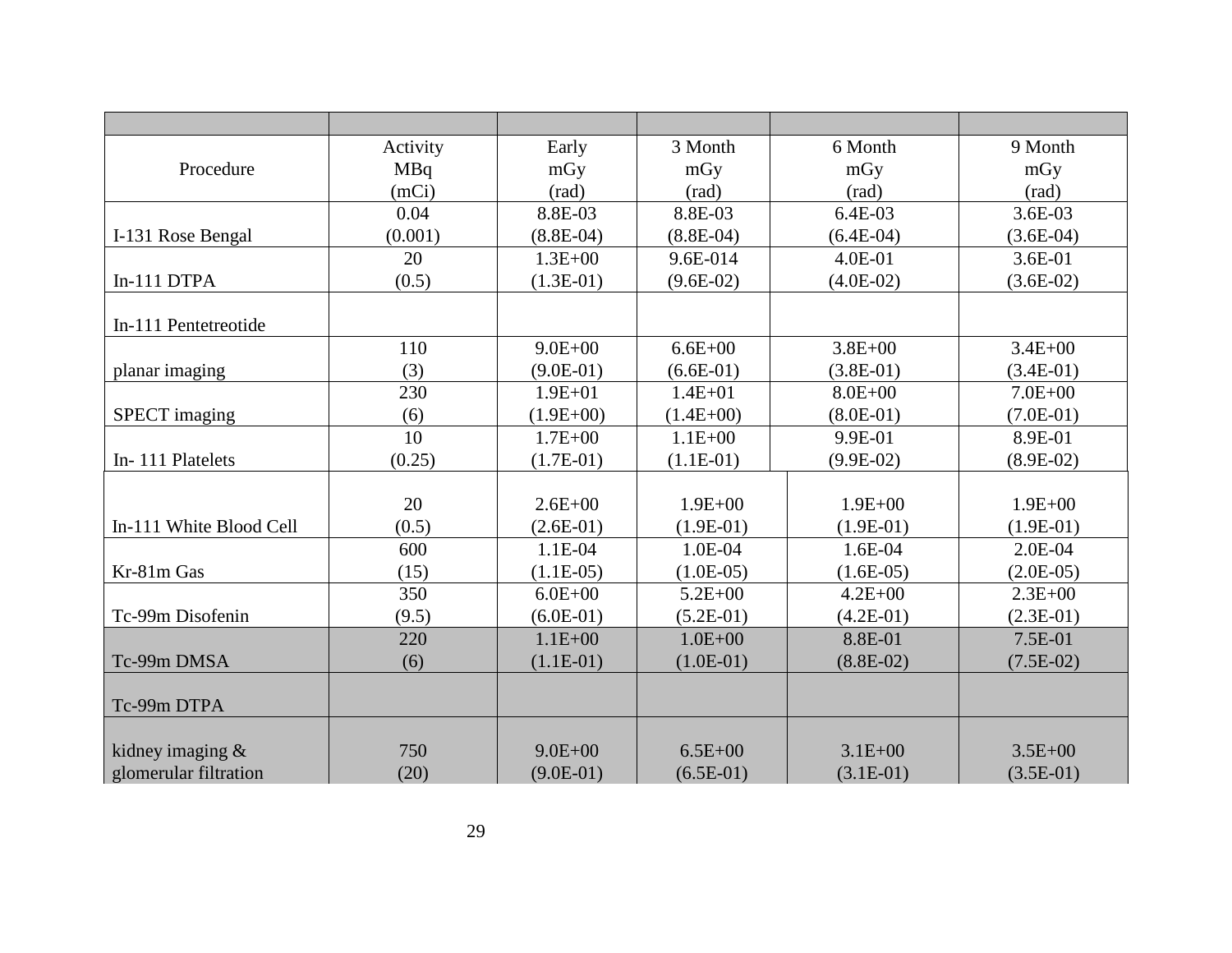|                       | Activity   | Early       | 3 Month        | 6 Month        | 9 Month        |
|-----------------------|------------|-------------|----------------|----------------|----------------|
| Procedure             | <b>MBq</b> | mGy         | mGy            | mGy            | mGy            |
|                       | (mCi)      | (rad)       | $\text{(rad)}$ | $\text{(rad)}$ | $\text{(rad)}$ |
|                       |            |             |                |                |                |
| Tc-99m DTPA           |            |             |                |                |                |
|                       |            |             |                |                |                |
| brain imaging & renal | 750        | $9.0E + 00$ | $6.5E + 00$    | $3.1E + 00$    | $3.5E + 00$    |
| perfusion             | (20)       | $(9.0E-01)$ | $(6.5E-01)$    | $(3.1E-01)$    | $(3.5E-01)$    |
|                       |            |             |                |                |                |
|                       | 350        | $4.2E + 00$ | $3.0E + 00$    | $1.4E + 00$    | $1.6E + 00$    |
| $1st$ . pass          | (9.5)      | $(4.2E-01)$ | $(3.0E-01)$    | $(1.4E-01)$    | $(1.6E-01)$    |
|                       | 10         | $1.2E-01$   | 8.7E-02        | $4.1E-02$      | 4.7E-02        |
| gastric reflux        | (0.27)     | $(1.2E-02)$ | $(8.7E-03)$    | $(4.1E-03)$    | $(4.7E-03)$    |
|                       | 800        | $9.6E + 00$ | $7.0E + 00$    | $3.3E + 00$    | $3.8E + 00$    |
| hypertension          | (22)       | $(9.6E-01)$ | $(7.0E-01)$    | $(3.3E-01)$    | $(3.8E-01)$    |
|                       |            |             |                |                |                |
| residual urine        | 350        | $4.2E + 00$ | $3.0E + 00$    | $1.4E + 00$    | $1.6E + 00$    |
| determination         | (9.5)      | $(4.2E-01)$ | $(3.0E-01)$    | $(1.4E-01)$    | $(1.6E-01)$    |
|                       |            |             |                |                |                |
| Tc-99m DTPA Aerosol   | 40         | $2.3E-01$   | 1.7E-01        | $9.2E-02$      | $1.2E-01$      |
|                       | (1.1)      | $(2.3E-02)$ | $(1.7E-02)$    | $(9.2E-03)$    | $(1.2E-02)$    |
| Tc-99m Glucoheptonate |            |             |                |                |                |
|                       |            |             |                |                |                |
|                       | 750        | $9.0E + 00$ | $8.2E + 00$    | $4.0E + 00$    | $3.4E + 00$    |
| renal imaging         | (20)       | $(9.0E-01)$ | $(8.2E-01)$    | $(4.0E-01)$    | $(3.4E-01)$    |
|                       | 750        | $9.0E + 00$ | $8.2E + 00$    | $4.0E + 00$    | $3.4E + 00$    |
| brain imaging         | (20)       | $(9.0E-01)$ | $(8.2E-01)$    | $(4.0E-01)$    | $(3.4E-01)$    |
|                       |            |             |                |                |                |
|                       | 750        | $3.9E + 00$ | $4.0E + 00$    | $2.3E + 00$    | $1.9E + 00$    |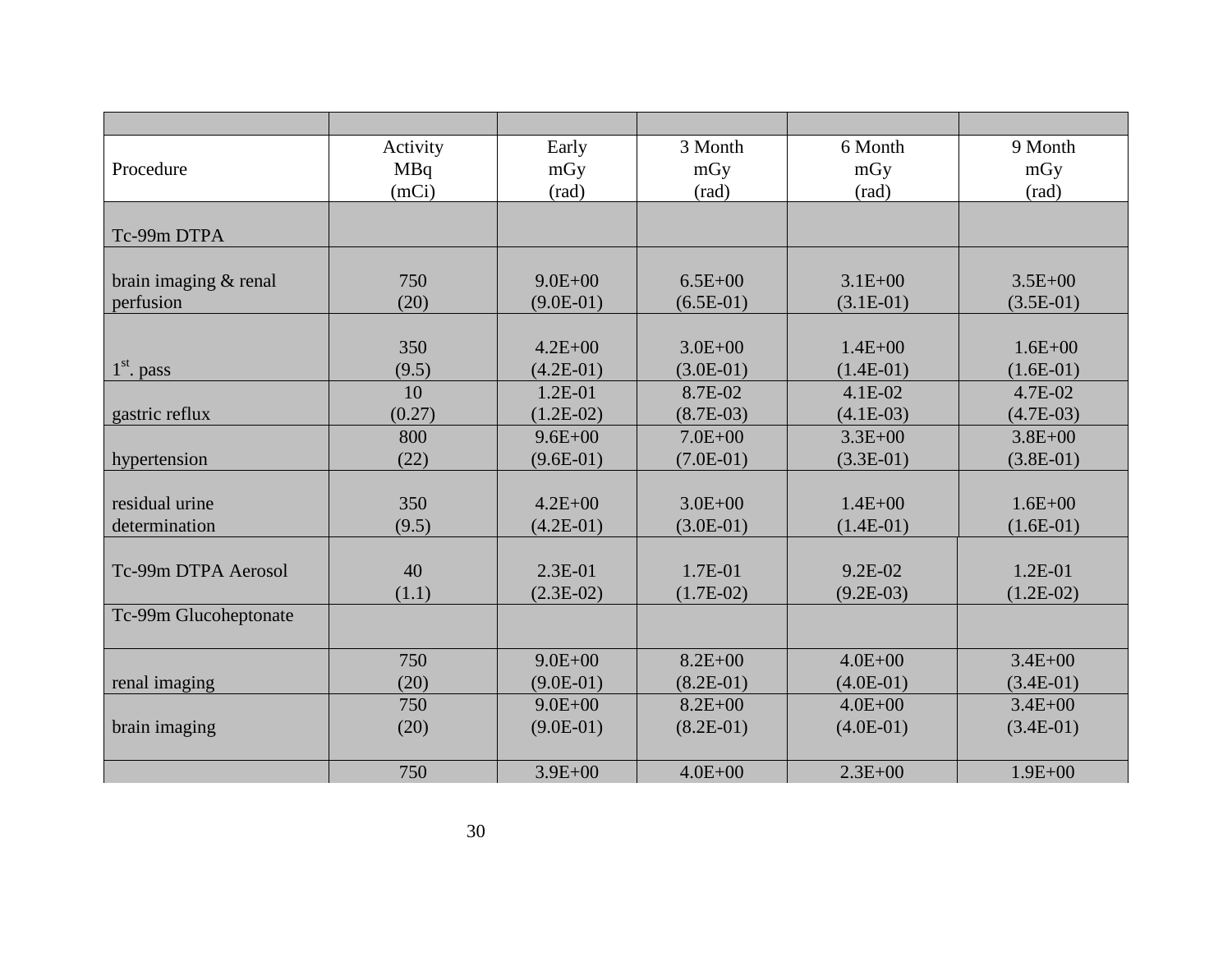| Tc-99m HDP               | (20)     | $(3.9E-01)$    | $(4.0E-01)$ | $(2.3E-01)$    | $(1.9E-01)$    |
|--------------------------|----------|----------------|-------------|----------------|----------------|
|                          | Activity | Early          | 3 Month     | 6 Month        | 9 Month        |
| Procedure                | MBq      | mGy            | mGy         | mGy            | mGy            |
|                          | (mCi)    | $\text{(rad)}$ | (rad)       | $\text{(rad)}$ | $\text{(rad)}$ |
|                          | 750      | $6.5E + 00$    | $5.0E + 00$ | $3.6E + 00$    | $2.7E + 00$    |
| Tc-99m HMPAO             | (20)     | $(6.5E-01)$    | $(5.0E-01)$ | $(3.6E-01)$    | $(2.7E-01)$    |
|                          |          |                |             |                |                |
|                          |          |                |             |                |                |
| Tc-99m Human Serum       | 200      | $1.0E + 00$    | 6.0E-01     | 5.2E-01        | 4.4E-01        |
| Albumin                  | (5.5)    | $(1.0E-01)$    | $(6.0E-02)$ | $(5.2E-02)$    | $(4.4E-02)$    |
|                          |          |                |             |                |                |
| Tc-99m MAA               |          |                |             |                |                |
|                          |          |                |             |                |                |
| hepatic artery perfusion | 150      | $4.2E-01$      | $6.0E-01$   | 7.5E-01        | $6.0E-01$      |
|                          | (4)      | $(4.2E-02)$    | $(6.0E-02)$ | $(7.5E-02)$    | $(6.0E-02)$    |
|                          | 200      | $4.2E-01$      | $6.0E-01$   | 7.5E-01        | $6.0E-01$      |
| lung imaging             | (5.5)    | $(4.2E-02)$    | $(6.0E-02)$ | $(7.5E-02)$    | $(6.0E-02)$    |
|                          | 220      | $6.2E-01$      | 8.8E-01     | $1.1E + 00$    | 8.0E-01        |
| isotopic venography      | (6)      | $(6.2E-02)$    | $(8.8E-02)$ | $(1.1E-01)$    | $(8.0E-02)$    |
|                          |          |                |             |                |                |
| LeVeen shunt patency     | 110      | 3.1E-01        | 4.4E-02     | 5.5E-01        | 4.4E-01        |
|                          | (3)      | $(3.1E-02)$    | $(4.4E-02)$ | $(5.5E-02)$    | $(4.4E-02)$    |
|                          | 750      | $1.4E + 00$    | $1.0E + 01$ | $4.1E + 00$    | $3.9E + 00$    |
| Tc-99m MAG3              | (20)     | $(1.4E+00)$    | $(1.0E+00)$ | $(4.1E-01)$    | $(3.9E-01)$    |
|                          | 750      | $4.6E + 00$    | $4.0E + 00$ | $2.0E + 00$    | $1.8E + 00$    |
| Tc-99m MDP               | (20)     | $(4.6E-01)$    | $(4.0E-01)$ | $(2.0E-01)$    | $(1.8E-01)$    |
|                          | 1100     | $1.7E + 01$    | $1.3E + 01$ | $9.2E + 00$    | $5.9E + 00$    |
| Tc-99m MIBI-rest         | (30)     | $(1.7E+00)$    | $(1.3E+00)$ | $(9.2E-01)$    | $(5.9E-01)$    |
|                          | 1100     | $1.3E + 01$    | $1.0E + 01$ | $7.6E + 00$    | 438E+00        |
| Tc-99m MIBI-stress       | (30)     | $(1.3E+00)$    | $(1.0E+00)$ | $(7.6E-01)$    | $(4.8E-01)$    |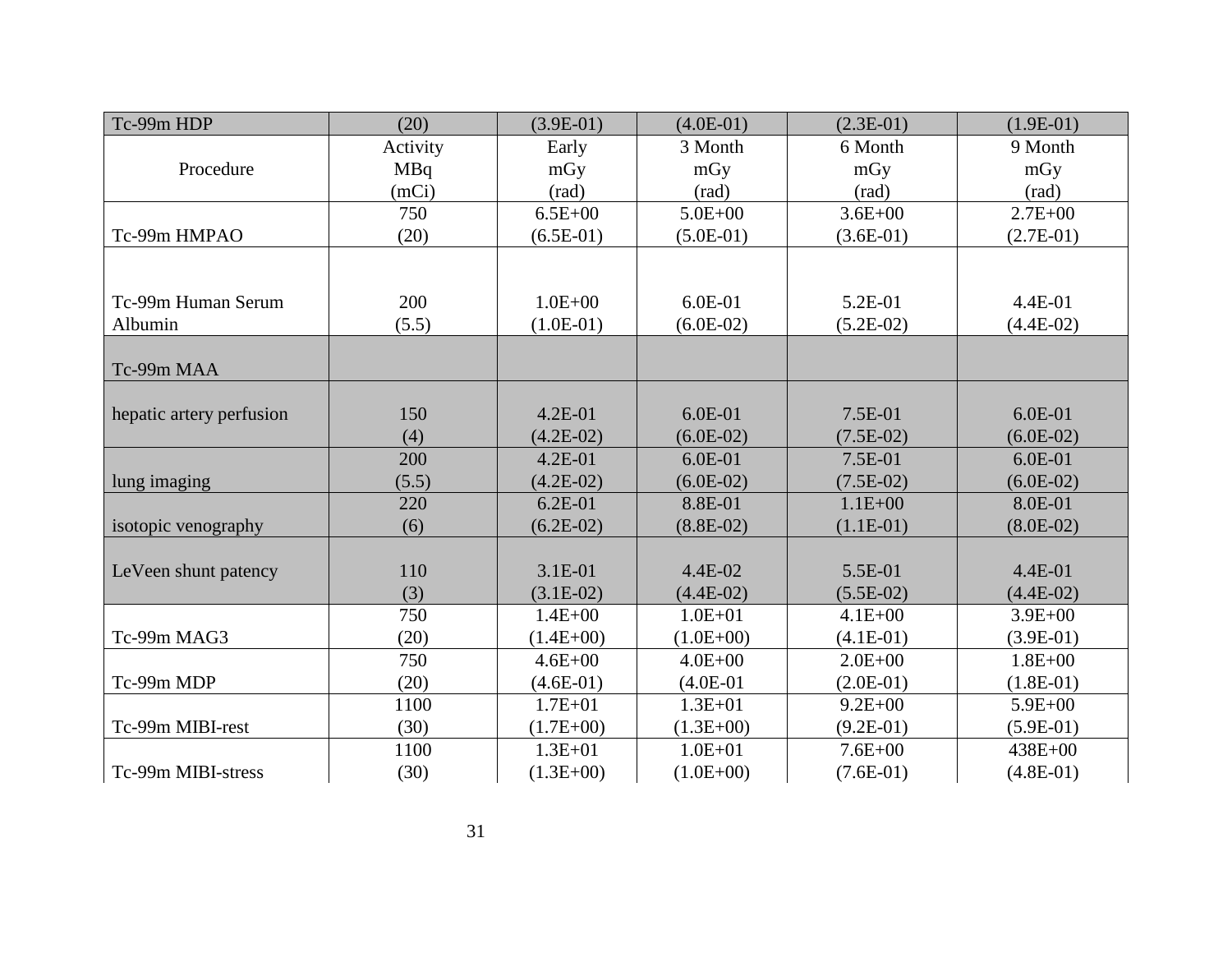|                        | Activity   | Early         | 3 Month     | 6 Month        | 9 Month        |
|------------------------|------------|---------------|-------------|----------------|----------------|
| Procedure              | <b>MBq</b> | mGy           | mGy         | mGy            | mGy            |
|                        | (mCi)      | (rad)         | (rad)       | $\text{(rad)}$ | $\text{(rad)}$ |
| Tc-99m Pertechnetate   |            |               |             |                |                |
|                        | 1100       | $1.2E + 01$   | $2.4E + 01$ | $1.5E + 01$    | $1.0E + 01$    |
| brain imaging          | (30)       | $(1.2E + 00)$ | $(2.4E+00)$ | $(1.5E+00)$    | $(1.0E+00)$    |
|                        | 400        | $4.4E + 00$   | $8.8E + 00$ | $5.6E + 00$    | $3.7E + 00$    |
| thyroid imaging        | (11)       | $(4.4E-01)$   | $(8.8E-01)$ | $(5.6E-01)$    | $(3.7E-01)$    |
|                        |            |               |             |                |                |
| salivary gland imaging | 200        | $2.2E + 00$   | $4.4E + 00$ | $2.8E + 00$    | $1.9E + 00$    |
|                        | (5.5)      | $(2.2E-01)$   | $(4.4E-01)$ | $(2.8E-01)$    | $(1.9E-01)$    |
|                        |            |               |             |                |                |
| placental localization | 110        | $1.1E + 00$   | $2.4E + 00$ | $1.5E + 00$    | $1.0E + 00$    |
|                        | (3)        | $(1.1E-01)$   | $(2.4E-01)$ | $(1.5E-01)$    | $(1.0E-01)$    |
|                        | 1100       | $1.1E + 01$   | $2.4E + 01$ | $1.4E + 01$    | $1.0E + 01$    |
| blood pool imaging     | (30)       | $(1.1E+00)$   | $(2.4E+00)$ | $(1.4E+00)$    | $(1.0E+00)$    |
|                        |            |               |             |                |                |
| cardiovascular shunt   | 550        | $6.0E + 00$   | $1.2E + 01$ | $7.7E + 00$    | $5.1E + 00$    |
| detection              | (15)       | $(6.0E-01)$   | $(1.2E+00)$ | $(7.7E-01)$    | $(5.1E-01)$    |
|                        | 550        | $6.0E + 00$   | $1.2E + 01$ | $7.7E + 00$    | $5.1E + 00$    |
| $1st$ pass             | (15)       | $(6.0E-01)$   | $(1.2E+00)$ | $(7.7E-01)$    | $(5.1E-01)$    |
|                        |            |               |             |                |                |
| Tc-99m PYP             |            |               |             |                |                |
|                        | 550        | $3.3E + 00$   | $3.6E + 00$ | $2.0E + 00$    | $1.6E + 00$    |
| skeletal imaging       | (15)       | $(3.3E-01)$   | $(3.6E-01)$ | $(2.0E-01)$    | $(1.6E-01)$    |
|                        | 700        | $4.2E + 00$   | $4.6E + 00$ | $2.5E + 00$    | $2.0E + 00$    |
| cardiac imaging        | (19)       | $(4.2E-01)$   | $(4.6E-01)$ | $(2.5E-01)$    | $(2.0E-01)$    |
|                        | 700        | $4.2E + 00$   | $4.6E + 00$ | $2.5E + 00$    | $2.0E + 00$    |
| blood pool imaging     | (19)       | $(4.2E-01)$   | $(4.6E-01)$ | $(2.5E-01)$    | $(2.0E-01)$    |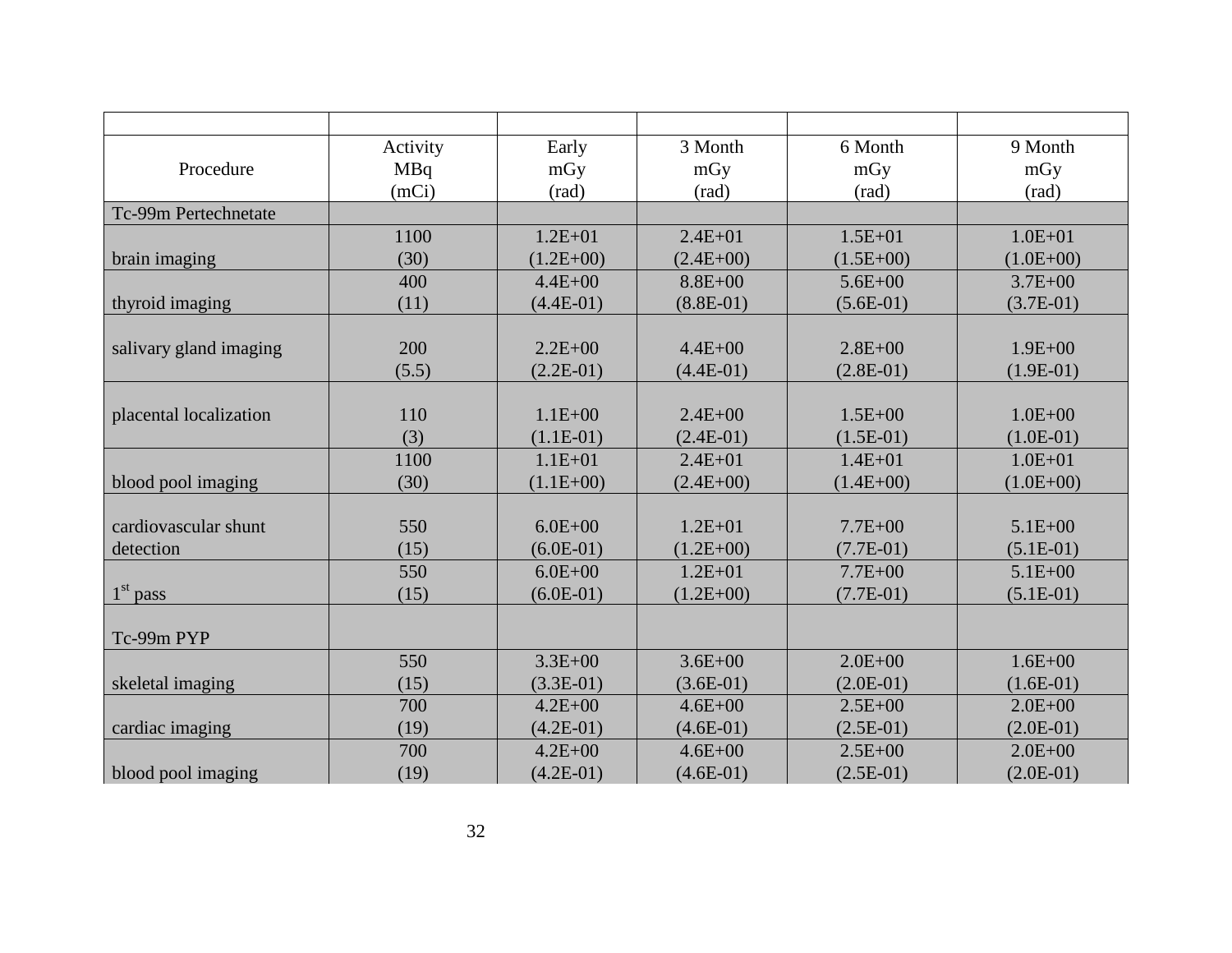|                        | Activity   | Early          | 3 Month        | 6 Month        | 9 Month        |
|------------------------|------------|----------------|----------------|----------------|----------------|
| Procedure              | <b>MBq</b> | mGy            | mGy            | mGy            | mGy            |
|                        | (mCi)      | $\text{(rad)}$ | $\text{(rad)}$ | $\text{(rad)}$ | $\text{(rad)}$ |
|                        |            |                |                |                |                |
| Tc-99m RBC - in vitro  | 930        | $6.3E + 00$    | $4.4E + 00$    | $3.2E + 00$    | $2.6E + 00$    |
| labeling               | (25)       | $(6.3E-01)$    | $(4.4E-01)$    | $(3.2E-01)$    | $(2.6E-01)$    |
| Tc-99m RBC - in vivo   |            |                |                |                |                |
| labeling               |            |                |                |                |                |
|                        | 550        | $3.5E + 00$    | $2.4E + 00$    | $1.8E + 00$    | $1.5E + 00$    |
| rest                   | (15)       | $(3.5E-01)$    | $(2.4E-01)$    | $(1.8E-01)$    | $(1.5E-01)$    |
|                        | 930        | $6.0E + 00$    | $4.0E + 00$    | $3.1E + 00$    | $2.5E + 00$    |
| exercise               | (25)       | $(6.0E-01)$    | $(4.0E-01)$    | $(3.1E-01)$    | $(2.5E-01)$    |
|                        | 930        | $6.0E + 00$    | $4.0E + 00$    | $3.1E + 00$    | $2.5E + 00$    |
| lower GI bleeding      | (25)       | $(6.0E-01)$    | $(4.0E-01)$    | $(3.1E-01)$    | $(2.5E-01)$    |
| Tc-99m Sulfur Colloid- |            |                |                |                |                |
| normal                 |            |                |                |                |                |
|                        |            |                |                |                |                |
| liver -spleen imaging  | 300        | 5.4E-01        | $6.3E-01$      | $9.6E - 01$    | $1.1E + 00$    |
|                        | (8)        | $(5.4E-02)$    | $(6.3E-02)$    | $(9.6E-02)$    | $(1.1E-01)$    |
|                        |            |                |                |                |                |
| bone marrow imaging    | 450        | 8.1E-01        | $9.5E-01$      | $1.4E + 00$    | $1.7E + 00$    |
|                        | (12)       | $(8.1E-02)$    | $(9.5E-02)$    | $(1.4E-01)$    | $(1.7E-01)$    |
|                        |            |                |                |                |                |
| Pulmonary aspiration   | 20         | $3.6E-02$      | $4.2E - 02$    | $6.4E-02$      | 7.4E-02        |
|                        | (0.5)      | $(3.6E-03)$    | $(4.2E-03)$    | $(6.4E-03)$    | $(7.4E-03)$    |
|                        |            |                |                |                |                |
| LeVeen shunt patency   | 110        | $2.0E-01$      | $2.3E-01$      | $3.5E-01$      | $4.1E-02$      |
|                        | (3)        | $(2.0E-02)$    | $(2.3E-02)$    | $(3.5E-02)$    | $(4.1E-02)$    |
|                        |            |                |                |                |                |